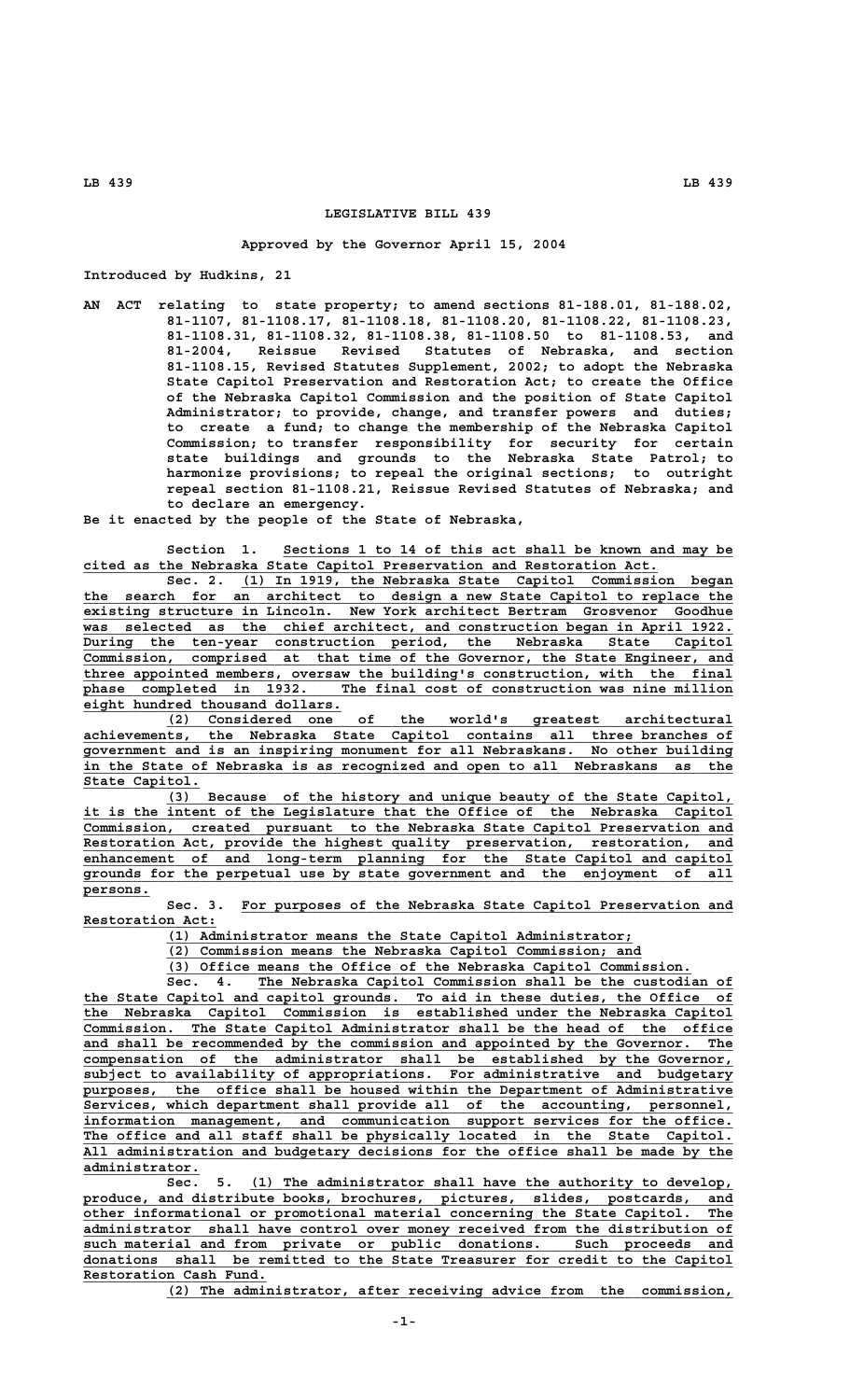**\_\_\_\_\_\_\_\_\_\_\_\_\_\_\_\_\_\_\_\_\_\_\_\_\_\_\_\_\_\_\_\_\_\_\_\_\_\_\_\_\_\_\_\_\_\_\_\_\_\_\_\_\_\_\_\_\_\_\_\_\_\_\_\_\_\_\_\_\_\_\_\_\_\_\_\_\_\_ is authorized to provide facilities for restaurants, cafeterias, or other \_\_\_\_\_\_\_\_\_\_\_\_\_\_\_\_\_\_\_\_\_\_\_\_\_\_\_\_\_\_\_\_\_\_\_\_\_\_\_\_\_\_\_\_\_\_\_\_\_\_\_\_\_\_\_\_\_\_\_\_\_\_\_\_\_\_\_\_\_\_\_\_\_\_\_\_\_\_ services and newsstands for convenience of state officers and employees in the \_\_\_\_\_\_\_\_\_\_\_\_\_\_\_\_\_\_\_\_\_\_\_\_\_\_\_\_\_\_\_\_\_\_\_\_\_\_\_\_\_\_\_\_\_\_\_\_\_\_\_\_\_\_\_\_\_\_\_\_\_\_\_\_\_\_\_\_\_\_\_\_\_\_\_\_\_\_ State Capitol when such space is not needed for public use. Proceeds from the \_\_\_\_\_\_\_\_\_\_\_\_\_\_\_\_\_\_\_\_\_\_\_\_\_\_\_\_\_\_\_\_\_\_\_\_\_\_\_\_\_\_\_\_\_\_\_\_\_\_\_\_\_\_\_\_\_\_\_\_\_\_\_\_\_\_\_\_\_\_\_\_\_\_\_\_\_\_ operations and rental of such facilities shall be remitted to the State \_\_\_\_\_\_\_\_\_\_\_\_\_\_\_\_\_\_\_\_\_\_\_\_\_\_\_\_\_\_\_\_\_\_\_\_\_\_\_\_\_\_\_\_\_\_\_\_\_\_\_\_\_\_\_\_\_\_ Treasurer for credit to the Capitol Restoration Cash Fund.**

 **\_\_\_\_\_\_\_\_\_\_\_\_\_\_\_\_\_\_\_\_\_\_\_\_\_\_\_\_\_\_\_\_\_\_\_\_\_\_\_\_\_\_\_\_\_\_\_\_\_\_\_\_\_\_\_\_\_\_\_\_\_\_\_\_\_\_\_\_ (3) The administrator, after receiving advice from the commission,** is authorized to lease, rent, or permit for use as apartments, dwellings, or  **\_\_\_\_\_\_\_\_\_\_\_\_\_\_\_\_\_\_\_\_\_\_\_\_\_\_\_\_\_\_\_\_\_\_\_\_\_\_\_\_\_\_\_\_\_\_\_\_\_\_\_\_\_\_\_\_\_\_\_\_\_\_\_\_\_\_\_\_\_\_\_\_\_\_\_\_\_\_ offices any or all of the property acquired for future building needs for the \_\_\_\_\_\_\_\_\_\_\_\_\_\_\_\_\_\_\_\_\_\_\_\_\_\_\_\_\_\_\_\_\_\_\_\_\_\_\_\_\_\_\_\_\_\_\_\_\_\_\_\_\_\_\_\_\_\_\_\_\_\_\_\_\_\_\_\_\_\_\_\_\_\_\_\_\_\_ State Capitol and capitol grounds, except that all leases shall contain the \_\_\_\_\_\_\_\_\_\_\_\_\_\_\_\_\_\_\_\_\_\_\_\_\_\_\_\_\_\_\_\_\_\_\_\_\_\_\_\_\_\_\_\_\_\_\_\_\_\_\_\_\_\_\_\_\_\_\_\_\_\_\_\_\_\_\_\_\_\_\_\_\_\_\_\_\_\_ provision that upon notice that such property is needed for public use, the \_\_\_\_\_\_\_\_\_\_\_\_\_\_\_\_\_\_\_\_\_\_\_\_\_\_\_\_\_\_\_\_\_\_\_\_\_\_\_\_\_\_\_\_\_\_\_\_\_\_\_\_\_\_\_\_\_\_\_\_\_\_\_\_\_\_\_\_\_\_\_\_\_\_\_\_\_\_ use or occupancy thereof shall cease. All money received as rent from such** property shall be remitted to the State Treasurer for credit to the Capitol  **\_\_\_\_\_\_\_\_\_\_\_\_\_\_\_\_\_\_\_\_\_\_\_\_\_\_\_\_\_\_\_\_\_\_\_\_\_\_\_\_\_\_\_\_\_\_\_\_\_\_\_\_\_\_\_\_\_\_\_\_\_\_\_\_\_\_\_\_\_\_\_\_\_\_\_\_\_\_ Restoration Cash Fund and, with interest accrued, be designated as prescribed \_\_\_\_\_\_\_\_\_\_\_\_\_\_\_\_\_\_\_\_\_\_\_\_\_\_ in section 11 of this act.**

 **\_\_\_\_\_\_\_\_\_\_\_\_\_\_\_\_\_\_\_\_\_\_\_\_\_\_\_\_\_\_\_\_\_\_\_\_\_\_\_\_\_\_\_\_\_\_\_\_\_\_\_\_\_\_\_\_\_\_\_\_\_\_\_\_\_\_\_\_ (4) The administrator shall see that all parts and apartments of the \_\_\_\_\_\_\_\_\_\_\_\_\_\_\_\_\_\_\_\_\_\_\_\_\_\_\_\_\_\_\_\_\_\_\_\_\_\_\_\_\_\_\_\_\_\_\_\_\_\_\_\_\_\_\_\_\_\_\_\_\_\_\_\_\_\_\_\_\_\_\_\_\_\_\_\_\_\_ State Capitol and capitol grounds are properly ventilated and kept clean and orderly. \_\_\_\_\_\_\_\_**

 **\_\_\_\_\_\_\_\_\_\_\_\_\_\_\_\_\_\_\_\_\_\_\_\_\_\_\_\_\_\_\_\_\_\_\_\_\_\_\_\_\_\_\_\_\_\_\_\_\_\_\_\_\_\_\_\_\_\_\_\_\_\_\_\_\_\_\_\_ (5) The administrator shall acquire a flag of the United States of \_\_\_\_\_\_\_\_\_\_\_\_\_\_\_\_\_\_\_\_\_\_\_\_\_\_\_\_\_\_\_\_\_\_\_\_\_\_\_\_\_\_\_\_\_\_\_\_\_\_\_\_\_\_\_\_\_\_\_\_\_\_\_\_\_\_\_\_\_\_\_\_\_\_\_\_\_\_ America of suitable and convenient size. The colors of the flag shall be fast \_\_\_\_\_\_\_\_\_\_\_\_\_\_\_\_\_\_\_\_\_\_\_\_\_\_\_\_\_\_\_\_\_\_\_\_\_\_\_\_\_\_\_\_\_\_\_\_\_\_\_\_\_\_\_\_\_\_\_\_\_\_\_\_\_\_\_\_\_\_\_\_\_\_\_\_\_\_ colors, and the cloth shall be of substantial material. The administrator \_\_\_\_\_\_\_\_\_\_\_\_\_\_\_\_\_\_\_\_\_\_\_\_\_\_\_\_\_\_\_\_\_\_\_\_\_\_\_\_\_\_\_\_\_\_\_\_\_\_\_\_\_\_\_\_\_\_\_\_\_\_\_\_\_\_\_\_\_\_\_\_\_\_\_\_\_\_ shall display this flag and the Nebraska State Flag of similar specifications \_\_\_\_\_\_\_\_\_\_\_\_\_\_\_\_\_\_\_\_\_\_\_\_\_\_\_\_\_\_\_\_\_\_\_\_\_ prominently on State Capitol grounds.**

 **\_\_\_\_\_\_\_\_\_\_\_\_\_\_\_\_\_\_\_\_\_\_\_\_\_\_\_\_\_\_\_\_\_\_\_\_\_\_\_\_\_\_\_\_\_\_\_\_\_\_\_\_\_\_\_\_\_\_\_\_\_\_\_\_\_\_\_\_ (6) The administrator shall ensure that, at proper hours, all** visitors are properly escorted through the State Capitol and over the capitol  **\_\_\_\_\_\_\_\_\_\_\_\_\_\_\_\_\_\_\_\_\_\_\_\_\_ grounds, free of expense.**

 **\_\_\_\_\_\_\_\_\_\_\_\_\_\_\_\_\_\_\_\_\_\_\_\_\_\_\_\_\_\_\_\_\_\_\_\_\_\_\_\_\_\_\_\_\_\_\_\_\_\_\_\_\_\_\_\_\_\_\_\_\_\_\_\_\_\_\_\_ (7) The administrator shall at all times have charge of and \_\_\_\_\_\_\_\_\_\_\_\_\_\_\_\_\_\_\_\_\_\_\_\_\_\_\_\_\_\_\_\_\_\_\_\_\_\_\_\_\_\_\_\_\_\_\_\_\_\_\_\_\_\_\_\_\_\_\_\_\_\_\_\_\_\_\_\_\_\_\_\_\_\_\_\_\_\_ supervision over janitors and other employees in and about the State Capitol \_\_\_\_\_\_\_\_\_\_\_\_\_\_\_\_\_\_\_\_ and capitol grounds.**

 **\_\_\_\_\_\_\_\_\_\_\_\_\_\_\_\_\_\_\_\_\_\_\_\_\_\_\_\_\_\_\_\_\_\_\_\_\_\_\_\_\_\_\_\_\_\_\_\_\_\_\_\_\_\_\_\_\_\_\_\_\_\_\_\_\_\_\_\_ (8) The administrator shall institute, in the name of the state and \_\_\_\_\_\_\_\_\_\_\_\_\_\_\_\_\_\_\_\_\_\_\_\_\_\_\_\_\_\_\_\_\_\_\_\_\_\_\_\_\_\_\_\_\_\_\_\_\_\_\_\_\_\_\_\_\_\_\_\_\_\_\_\_\_\_\_\_\_\_\_\_\_\_\_\_\_\_ with the advice of the Attorney General, civil and criminal proceedings \_\_\_\_\_\_\_\_\_\_\_\_\_\_\_\_\_\_\_\_\_\_\_\_\_\_\_\_\_\_\_\_\_\_\_\_\_\_\_\_\_\_\_\_\_\_\_\_\_\_\_\_\_\_\_\_\_\_\_\_\_\_\_\_\_\_\_\_\_\_\_\_\_\_\_\_\_\_ against any person for injury or threatened injury to any public property in \_\_\_\_\_\_\_\_\_\_\_\_\_\_\_\_\_\_\_\_\_\_\_\_\_\_\_\_\_\_\_\_\_\_\_\_\_\_\_\_\_\_\_\_\_\_\_\_\_\_\_\_\_\_\_\_\_\_\_\_\_\_\_\_\_\_\_\_\_\_\_\_\_\_\_\_\_\_ the State Capitol or on the capitol grounds or for committing or threatening \_\_\_\_\_\_\_\_\_\_\_\_\_\_\_\_\_\_\_\_\_\_\_\_\_\_\_\_\_\_\_\_\_\_\_\_\_\_\_\_ to commit a nuisance therein or thereon.**

 **\_\_\_\_\_\_\_\_\_\_\_\_\_\_\_\_\_\_\_\_\_\_\_\_\_\_\_\_\_\_\_\_\_\_\_\_\_\_\_\_\_\_\_\_\_\_\_\_\_\_\_\_\_\_\_\_\_\_\_\_\_\_\_\_\_\_\_\_ (9) The administrator shall keep in his or her office a complete \_\_\_\_\_\_\_\_\_\_\_\_\_\_\_\_\_\_\_\_\_\_\_\_\_\_\_\_\_\_\_\_\_\_\_\_\_\_\_\_\_\_\_\_\_\_\_\_\_\_\_\_\_\_\_\_\_\_\_\_\_\_\_\_\_\_\_\_\_\_\_\_\_\_\_\_\_\_ record containing plans, specifications, and surveys of the State Capitol and \_\_\_\_\_\_\_\_\_\_\_\_\_\_\_\_\_\_\_\_\_\_\_\_\_\_\_\_\_\_\_\_\_\_\_\_\_\_\_\_\_\_\_\_\_\_\_\_\_\_\_\_\_\_\_\_ capitol grounds and of underground construction thereto.**

 **\_\_\_\_\_\_\_\_\_\_\_\_\_\_\_\_\_\_\_\_\_\_\_\_\_\_\_\_\_\_\_\_\_\_\_\_\_\_\_\_\_\_\_\_\_\_\_\_\_\_\_\_\_\_\_\_\_\_\_ Sec. 6. The administrator shall have (1) a bachelor's degree or \_\_\_\_\_\_\_\_\_\_\_\_\_\_\_\_\_\_\_\_\_\_\_\_\_\_\_\_\_\_\_\_\_\_\_\_\_\_\_\_\_\_\_\_\_\_\_\_\_\_\_\_\_\_\_\_\_\_\_\_\_\_\_\_\_\_\_\_\_\_\_\_\_\_\_\_\_\_ higher degree in architecture from an accredited college or university and (2) \_\_\_\_\_\_\_\_\_\_\_\_\_\_\_\_\_\_\_\_\_\_\_\_\_\_\_\_\_\_\_\_\_\_\_\_\_\_\_\_\_\_\_\_\_\_\_\_\_\_\_\_\_\_\_\_\_\_\_\_\_\_\_\_\_\_\_\_\_\_\_\_\_\_\_\_\_\_ at least five years of administrative experience in historic preservation and** planning, design, and construction of major construction projects.

 **\_\_\_\_\_\_\_\_\_\_\_\_\_\_\_\_\_\_\_\_\_\_\_\_\_\_\_\_\_\_\_\_\_\_\_\_\_\_\_\_\_\_\_\_\_\_\_\_\_\_\_\_\_\_\_\_\_\_\_ Sec. 7. Before entering upon the discharge of the duties of his or \_\_\_\_\_\_\_\_\_\_\_\_\_\_\_\_\_\_\_\_\_\_\_\_\_\_\_\_\_\_\_\_\_\_\_\_\_\_\_\_\_\_\_\_\_\_\_\_\_\_\_\_\_\_\_\_\_\_\_\_\_\_\_\_\_\_\_\_\_\_\_\_\_\_\_\_\_\_ her office, the administrator shall be bonded or insured as required by \_\_\_\_\_\_\_\_\_\_\_\_\_\_\_\_\_\_\_\_\_\_\_\_\_\_\_\_\_\_\_\_\_\_\_\_\_\_\_\_\_\_\_\_\_\_\_\_\_\_\_\_\_\_\_\_ section 11-201. The premium shall be paid by the state.**

 **\_\_\_\_\_\_\_\_\_\_\_\_\_\_\_\_\_\_\_\_\_\_\_\_\_\_\_\_\_\_\_\_\_\_\_\_\_\_\_\_\_\_\_\_\_\_\_\_\_\_\_\_\_\_\_\_\_\_\_ Sec. 8. The State Building Administrator shall transfer all Capitol \_\_\_\_\_\_\_\_\_\_\_\_\_\_\_\_\_\_\_\_\_\_\_\_\_\_\_\_\_\_\_\_\_\_\_\_\_\_\_\_\_\_\_\_\_\_\_\_\_\_\_\_\_\_\_\_\_\_\_\_\_\_\_\_\_\_\_\_\_\_\_\_\_\_\_\_\_\_ Group staff, offices, records, including Nebraska Capitol Collections, powers, \_\_\_\_\_\_\_\_\_\_\_\_\_\_\_\_\_\_\_\_\_\_\_\_\_\_\_\_\_\_\_\_\_\_\_\_\_\_\_\_\_\_\_\_\_\_\_\_\_\_\_\_\_\_\_\_\_\_\_\_\_\_\_\_\_\_\_\_\_\_\_\_\_\_\_\_\_\_ duties, and responsibilities of the state building division on or before July \_\_\_\_\_\_\_\_\_\_\_\_\_\_\_\_\_\_\_\_\_\_\_\_\_\_\_\_\_\_\_\_\_\_\_\_\_\_\_\_\_\_\_\_\_\_\_\_\_\_\_\_\_\_\_\_\_\_\_\_\_\_\_\_\_\_\_\_\_\_\_\_\_\_\_\_\_\_ 1, 2004, to the State Capitol Administrator, who shall be reestablished in the \_\_\_\_\_\_\_\_\_\_\_\_\_\_\_\_\_\_\_\_\_\_\_\_\_\_\_\_\_\_\_\_\_\_\_\_\_\_\_\_\_\_ Office of the Nebraska Capitol Commission.**

Sec. 9. The administrator, with the advice of the commission, shall  **\_\_\_\_\_\_\_\_\_\_\_\_\_\_\_\_\_\_\_\_\_\_\_\_\_\_\_\_\_\_\_\_\_\_\_\_\_\_\_\_\_\_\_\_\_\_\_\_\_\_\_\_\_\_\_\_\_\_\_\_\_\_\_\_\_\_\_\_\_\_\_\_\_\_\_\_\_\_ employ all assistants, architects, engineers, janitors, custodians, and \_\_\_\_\_\_\_\_\_\_\_\_\_\_\_\_\_\_\_\_\_\_\_\_\_\_\_\_\_\_\_\_\_\_\_\_\_\_\_\_\_\_\_\_\_\_\_\_\_\_\_\_\_\_\_\_\_\_\_\_\_\_\_\_\_\_\_\_\_\_\_\_\_\_\_\_\_\_ caretakers necessary for the efficient and economical discharge of the duties** imposed by the Nebraska State Capitol Preservation and Restoration Act. All<br>such employees, except for the administrator, shall be included within the<br>State Personnel System. The administrator shall purchase, through the  **\_\_\_\_\_\_\_\_\_\_\_\_\_\_\_\_\_\_\_\_\_\_\_\_\_\_\_\_\_\_\_\_\_\_\_\_\_\_\_\_\_\_\_\_\_\_\_\_\_\_\_\_\_\_\_\_\_\_\_\_\_\_\_\_\_\_\_\_\_\_\_\_\_\_\_\_\_\_ such employees, except for the administrator, shall be included within the \_\_\_\_\_\_\_\_\_\_\_\_\_\_\_\_\_\_\_\_\_\_\_\_\_\_\_\_\_\_\_\_\_\_\_\_\_\_\_\_\_\_\_\_\_\_\_\_\_\_\_\_\_\_\_\_\_\_\_\_\_\_\_\_\_\_\_\_\_\_\_\_\_\_\_\_\_\_ State Personnel System. The administrator shall purchase, through the** materiel division of the Department of Administrative Services, such supplies,  $materal,$  and equipment as may be necessary for the proper maintenance of the  **\_\_\_\_\_\_\_\_\_\_\_\_\_\_\_\_\_\_\_\_\_\_\_\_\_\_\_\_\_\_\_\_\_\_\_\_\_\_\_\_\_\_\_\_\_\_\_\_\_\_\_\_\_\_\_\_\_\_\_\_\_\_\_\_\_\_\_\_\_\_\_\_\_\_\_\_\_\_ State Capitol and capitol grounds. The total expenditures for such purposes shall not exceed the appropriations made therefor.**<br>Sec. 10. (1) The office shall have

 **\_\_\_\_\_\_\_\_\_\_\_\_\_\_\_\_\_\_\_\_\_\_\_\_\_\_\_\_\_\_\_\_\_\_\_\_\_\_\_\_\_\_\_\_\_\_\_\_\_\_\_\_\_\_\_\_\_ Sec. 10. (1) The office shall have the primary functions and \_\_\_\_\_\_\_\_\_\_\_\_\_\_\_\_\_\_\_\_\_\_\_\_\_\_\_\_\_\_\_\_\_\_\_\_\_\_\_\_\_\_\_\_\_\_\_\_\_\_\_\_\_\_\_\_\_\_\_\_\_\_\_\_\_\_\_\_\_\_\_\_\_\_\_\_\_\_ responsibilities of facilities planning, facilities construction, and \_\_\_\_\_\_\_\_\_\_\_\_\_\_\_\_\_\_\_\_\_\_\_\_\_\_\_\_\_\_\_\_\_\_\_\_\_\_\_\_\_\_\_\_\_\_\_\_\_\_\_\_\_\_\_\_\_\_\_\_\_\_\_\_\_\_\_\_\_\_\_\_\_\_\_\_\_\_ facilities administration for the State Capitol and capitol grounds and may \_\_\_\_\_\_\_\_\_\_\_\_\_\_\_\_\_\_\_\_\_\_\_\_\_\_\_\_\_\_\_\_\_\_\_\_\_\_\_\_\_\_\_\_\_\_\_\_\_\_\_\_\_\_\_\_\_\_\_\_\_\_\_\_\_\_\_\_\_\_\_\_\_\_\_\_\_\_ adopt and promulgate rules and regulations to carry out the provisions of this \_\_\_\_\_\_\_\_\_\_\_\_\_\_\_\_\_\_\_\_\_\_\_\_\_\_\_\_\_\_\_\_\_\_\_\_\_\_\_\_\_\_\_\_\_\_\_\_\_ section and subsection (1) of section 81-1108.38.**

 **\_\_\_\_\_\_\_\_\_\_\_\_\_\_\_\_\_\_\_\_\_\_\_\_\_\_\_\_\_\_\_\_\_\_\_\_\_\_\_\_\_\_\_\_\_\_\_\_\_\_\_\_\_\_\_\_\_\_\_\_\_\_\_\_\_\_\_\_ (2) Facilities planning includes the following responsibilities and duties: \_\_\_\_\_\_\_**

 **\_\_\_\_\_\_\_\_\_\_\_\_\_\_\_\_\_\_\_\_\_\_\_\_\_\_\_\_\_\_\_\_\_\_\_\_\_\_\_\_\_\_\_\_\_\_\_\_\_\_\_\_\_\_\_\_\_\_\_\_\_\_\_\_\_\_\_\_ (a) To maintain utilization records of the State Capitol and capitol grounds; \_\_\_\_\_\_\_\_**

 **\_\_\_\_\_\_\_\_\_\_\_\_\_\_\_\_\_\_\_\_\_\_\_\_\_\_\_\_\_\_\_\_\_\_\_\_\_\_\_\_\_\_\_\_\_\_\_\_\_\_\_\_\_\_\_\_\_\_\_\_\_\_\_\_\_\_\_\_ (b) To define and review program statements based on space utilization standards; \_\_\_\_\_\_\_\_\_\_\_\_\_\_\_\_\_\_\_\_\_\_**

 **\_\_\_\_\_\_\_\_\_\_\_\_\_\_\_\_\_\_\_\_\_\_\_\_\_\_\_\_\_\_\_\_\_\_\_\_\_\_\_\_\_\_\_\_\_\_\_\_\_\_\_\_\_\_\_\_\_\_\_\_\_\_ (c) To prepare and review planning and construction documents; \_\_\_\_\_\_\_\_\_\_\_\_\_\_\_\_\_\_\_\_\_\_\_\_\_\_\_\_\_\_\_\_\_\_\_\_\_\_\_\_\_\_\_\_\_\_\_\_\_\_\_\_\_\_\_\_\_\_\_\_\_\_\_\_\_\_\_\_ (d) To develop and maintain time-cost schedules for capital construction projects; \_\_\_\_\_\_\_\_\_\_\_\_\_\_\_\_\_\_\_\_\_\_**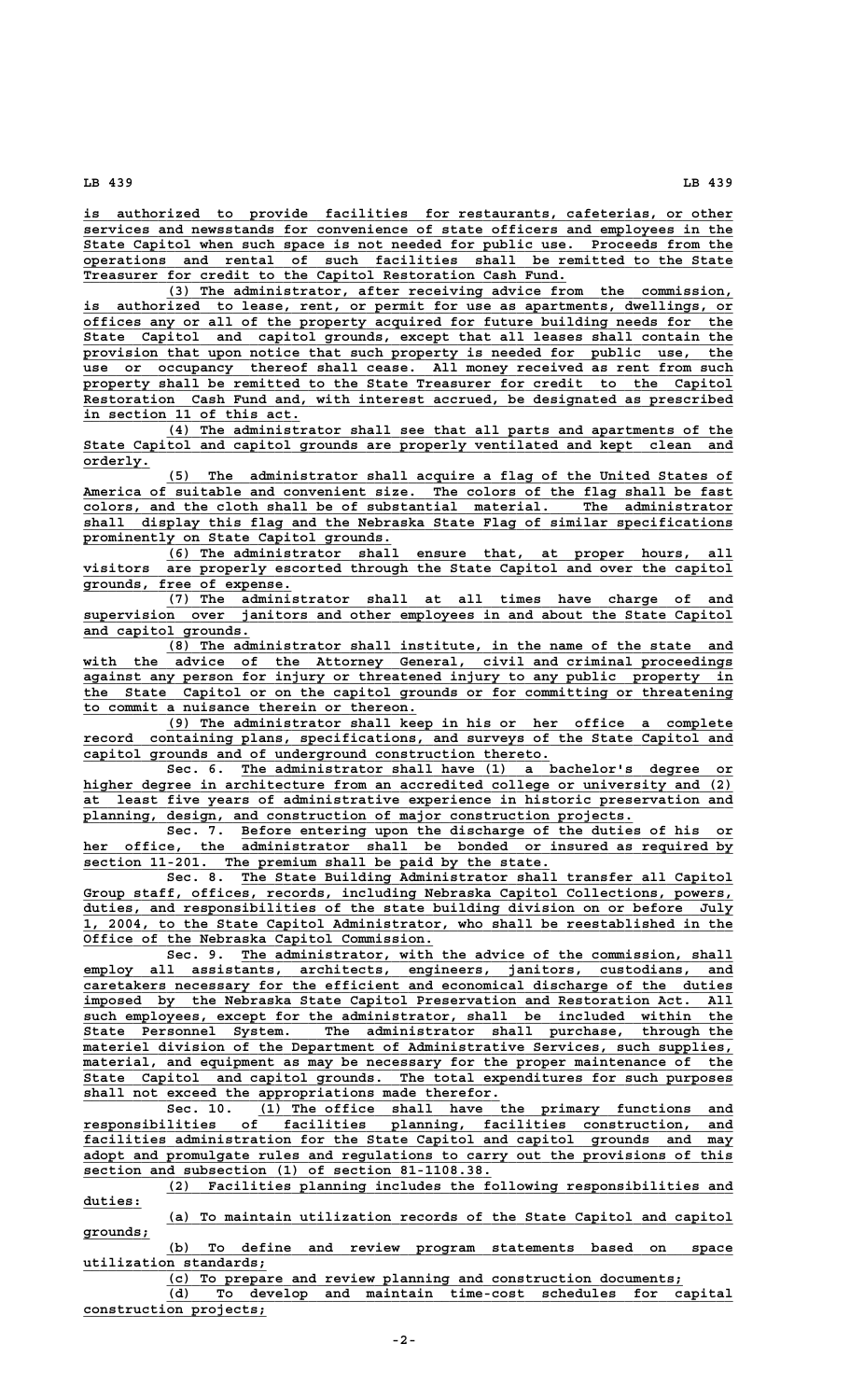**\_\_\_\_\_\_\_\_\_\_\_\_\_\_\_\_\_\_\_\_\_\_\_\_\_\_\_\_\_\_\_\_\_\_\_\_\_\_\_\_\_\_\_\_\_\_\_\_\_\_\_\_\_\_\_\_\_\_\_\_\_\_\_\_\_\_\_\_ (e) To prepare annually a long-range plan for the commission, \_\_\_\_\_\_\_\_\_\_\_\_\_\_\_\_\_\_\_\_\_\_\_\_\_\_\_\_\_\_\_\_\_\_\_\_\_\_\_\_\_\_\_\_\_\_\_\_\_\_\_\_\_\_\_\_\_\_\_\_\_\_\_\_\_\_\_\_\_\_\_\_\_\_\_\_\_\_ listing the maintenance needed for the interior and exterior of the State** Capitol; and

 **\_\_\_\_\_\_\_\_\_\_\_\_\_\_\_\_\_\_\_\_\_\_\_\_\_\_\_\_\_\_\_\_\_\_\_\_\_\_\_\_\_\_\_\_\_\_\_\_\_\_\_\_\_\_\_\_\_\_\_\_\_\_\_\_\_\_\_\_ (f) To assist the commission, the budget division of the Department \_\_\_\_\_\_\_\_\_\_\_\_\_\_\_\_\_\_\_\_\_\_\_\_\_\_\_\_\_\_\_\_\_\_\_\_\_\_\_\_\_\_\_\_\_\_\_\_\_\_\_\_\_\_\_\_\_\_\_\_\_\_\_\_\_\_\_\_\_\_\_\_\_\_\_\_\_\_ of Administrative Services, and the Legislative Fiscal Analyst in preparing** budget recommendations.<br>(3) Faciliti

 $\overline{\text{Facilities}}$  construction includes the following powers and  **duties: \_\_\_\_\_\_\_**

 **\_\_\_\_\_\_\_\_\_\_\_\_\_\_\_\_\_\_\_\_\_\_\_\_\_\_\_\_\_\_\_\_\_\_\_\_\_\_\_\_\_\_\_\_\_\_\_\_\_\_\_\_\_\_\_\_\_\_\_\_\_\_\_\_\_\_\_\_ (a) To maintain close contact with and inspections of each project \_\_\_\_\_\_\_\_\_\_\_\_\_\_\_\_\_\_\_\_\_\_\_\_\_\_\_\_\_\_\_\_\_\_\_\_\_\_\_\_\_\_\_\_\_\_\_\_\_\_\_\_\_\_\_\_\_\_\_\_\_\_\_\_\_\_\_\_\_\_\_\_\_\_\_\_\_\_ for the State Capitol and capitol grounds so as to assure execution of the** highest quality work product, time-cost schedules, and efficient contract performance;

 **\_\_\_\_\_\_\_\_\_\_\_\_\_\_\_\_\_\_\_\_\_\_\_\_\_\_\_\_\_\_\_\_\_\_\_\_\_\_\_\_\_\_\_\_\_\_\_\_\_\_\_\_\_\_\_\_\_\_\_\_\_\_\_\_ (b) To perform final acceptance inspections and evaluations; and**

 **\_\_\_\_\_\_\_\_\_\_\_\_\_\_\_\_\_\_\_\_\_\_\_\_\_\_\_\_\_\_\_\_\_\_\_\_\_\_\_\_\_\_\_\_\_\_\_\_\_\_\_\_\_\_\_\_\_\_\_\_\_\_\_\_\_\_\_\_ (c) To coordinate all modifications or change orders and progress payment orders. \_\_\_\_\_\_\_\_\_\_\_\_\_\_\_**

 **\_\_\_\_\_\_\_\_\_\_\_\_\_\_\_\_\_\_\_\_\_\_\_\_\_\_\_\_\_\_\_\_\_\_\_\_\_\_\_\_\_\_\_\_\_\_\_\_\_\_\_\_\_\_\_\_\_\_\_\_\_\_\_\_\_\_\_\_ (4) Facilities administration includes the following powers and duties: \_\_\_\_\_\_\_**

 **\_\_\_\_\_\_\_\_\_\_\_\_\_\_\_\_\_\_\_\_\_\_\_\_\_\_\_\_\_\_\_\_\_\_\_\_\_\_\_\_\_\_\_\_\_\_\_\_\_\_\_\_\_\_\_\_\_\_\_\_\_\_\_\_\_\_\_\_ (a) To provide or assure adequate administration and preservation**  $\frac{1}{n}$  maintenance of, repairs to, and custodial duties for the State Capitol and  **capitol grounds; \_\_\_\_\_\_\_\_\_\_\_\_\_\_\_\_**

 **\_\_\_\_\_\_\_\_\_\_\_\_\_\_\_\_\_\_\_\_\_\_\_\_\_\_\_\_\_\_\_\_\_\_\_\_\_\_\_\_\_\_\_\_\_\_\_\_\_\_\_\_\_\_\_\_\_\_\_\_\_\_\_\_\_\_\_\_ (b) To be responsible for all maintenance, repairs, and custodial** duties necessary to preserve properly and maintain the State Capitol and  **capitol grounds; \_\_\_\_\_\_\_\_\_\_\_\_\_\_\_\_**

 **\_\_\_\_\_\_\_\_\_\_\_\_\_\_\_\_\_\_\_\_\_\_\_\_\_\_\_\_\_\_\_\_\_\_\_\_\_\_\_\_\_\_\_\_\_\_\_\_\_\_\_\_\_\_\_\_\_\_\_\_\_\_\_\_\_\_\_\_ (c) To report to the commission quarterly, or as prescribed by the** commission, the time-cost data on State Capitol construction projects;

 **\_\_\_\_\_\_\_\_\_\_\_\_\_\_\_\_\_\_\_\_\_\_\_\_\_\_\_\_\_\_\_\_\_\_\_\_\_\_\_\_\_\_\_\_\_\_\_\_\_\_\_\_\_\_\_\_\_\_\_\_\_ (d) To be responsible for parking on the capitol grounds; and**

 **\_\_\_\_\_\_\_\_\_\_\_\_\_\_\_\_\_\_\_\_\_\_\_\_\_\_\_\_\_\_\_\_\_\_\_\_\_\_\_\_\_\_\_\_\_\_\_\_\_\_\_\_\_\_\_\_\_\_\_\_\_\_\_\_\_\_\_\_ (e) To submit to the commission a final report on each State Capitol \_\_\_\_\_\_\_\_\_\_\_\_\_\_\_\_\_\_\_\_\_\_\_\_\_\_\_\_\_\_\_\_\_\_\_\_\_\_\_\_\_\_\_\_\_\_\_\_\_\_\_\_\_\_\_\_\_\_\_\_\_\_\_\_\_\_\_\_\_\_\_\_\_\_\_\_\_\_ project. The report shall include, but not be limited to, a comparison of \_\_\_\_\_\_\_\_\_\_\_\_\_\_\_\_\_\_\_\_\_\_\_\_\_\_\_\_\_\_\_\_\_\_\_\_\_\_\_\_\_\_\_\_\_\_\_\_\_\_\_\_\_\_\_\_\_\_\_\_\_\_\_\_\_\_\_\_\_\_\_\_\_\_\_\_\_\_ final costs and appropriations made for the project, change orders, and \_\_\_\_\_\_\_\_\_\_\_\_\_\_\_\_\_\_\_\_\_\_\_\_\_\_\_\_\_\_\_\_\_\_\_\_\_\_\_\_\_\_\_\_\_\_\_\_\_\_\_\_\_\_\_\_\_\_\_\_\_\_\_\_\_\_\_\_\_\_\_\_\_\_\_\_\_\_ modifications, and a conclusion as to whether the construction complied with** the related approved project purpose and program statement. Such report shall  **\_\_\_\_\_\_\_\_\_\_\_\_\_\_\_\_\_\_\_\_\_\_\_\_\_\_\_\_\_\_\_\_\_\_\_\_\_\_\_\_\_\_\_\_\_\_\_\_\_\_\_\_\_\_\_\_\_\_\_\_\_\_\_\_\_\_\_\_\_\_\_\_\_\_\_\_\_\_ be required on all projects costing fifty thousand dollars or more and any \_\_\_\_\_\_\_\_\_\_\_\_\_\_\_\_\_\_\_\_\_\_\_\_\_\_\_\_\_\_\_\_\_\_\_\_\_\_\_\_\_\_\_\_ other projects designated by the commission.**

 **\_\_\_\_\_\_\_\_\_\_\_\_\_\_\_\_\_\_\_\_\_\_\_\_\_\_\_\_\_\_\_\_\_\_\_\_\_\_\_\_\_\_\_\_\_\_\_\_\_\_\_\_\_\_\_ Sec. 11. The Capitol Restoration Cash Fund is created. The \_\_\_\_\_\_\_\_\_\_\_\_\_\_\_\_\_\_\_\_\_\_\_\_\_\_\_\_\_\_\_\_\_\_\_\_\_\_\_\_\_\_\_\_\_\_\_\_\_\_\_\_\_\_\_\_\_\_\_\_\_\_\_\_\_\_\_\_\_\_\_\_\_\_\_\_\_\_ administrator shall administer the fund, which shall consist of money received** from the sale of material, rental revenue, private donations, and public donations. The fund shall be used to finance projects to restore the State  **\_\_\_\_\_\_\_\_\_\_\_\_\_\_\_\_\_\_\_\_\_\_\_\_\_\_\_\_\_\_\_\_\_\_\_\_\_\_\_\_\_\_\_\_\_\_\_\_\_\_\_\_\_\_\_\_\_\_\_\_\_\_\_\_\_\_\_\_\_\_\_\_\_\_\_\_\_\_ Capitol and capitol grounds to their original condition, to purchase and \_\_\_\_\_\_\_\_\_\_\_\_\_\_\_\_\_\_\_\_\_\_\_\_\_\_\_\_\_\_\_\_\_\_\_\_\_\_\_\_\_\_\_\_\_\_\_\_\_\_\_\_\_\_\_\_\_\_\_\_\_\_\_\_\_\_\_\_\_\_\_\_\_\_\_\_\_\_ conserve items to be added to the Nebraska Capitol Collections housed in the \_\_\_\_\_\_\_\_\_\_\_\_\_\_\_\_\_\_\_\_\_\_\_\_\_\_\_\_\_\_\_\_\_\_\_\_\_\_\_\_\_\_\_\_\_\_\_\_\_\_\_\_\_\_\_\_\_\_\_\_\_\_\_\_\_\_\_\_\_\_\_\_\_\_\_\_\_\_ State Capitol, and to produce promotional material concerning the State \_\_\_\_\_\_\_\_\_\_\_\_\_\_\_\_\_\_\_\_\_\_\_\_\_\_\_\_\_\_\_\_\_\_\_\_\_\_\_\_\_\_\_\_\_\_\_\_\_\_\_\_\_\_\_\_\_\_\_\_\_\_\_\_\_\_\_\_\_\_\_\_\_\_\_\_\_\_ Capitol, its grounds, and the Nebraska State Capitol Environs District. Such** expenditures shall be prescribed by the administrator and approved by the commission. Any money in the Capitol Restoration Cash Fund available for Any money in the Capitol Restoration Cash Fund available for investment shall be invested by the state investment officer pursuant to the Nebraska Capital Expansion Act and the Nebraska State Funds Investment Act.

Sec. 12. To promote the public safety and welfare, the State Building Administrator, in consultation with the State Capitol Administrator,  **\_\_\_\_\_\_\_\_\_\_\_\_\_\_\_\_\_\_\_\_\_\_\_\_\_\_\_\_\_\_\_\_\_\_\_\_\_\_\_\_\_\_\_\_\_\_\_\_\_\_\_\_\_\_\_\_\_\_\_\_\_\_\_\_\_\_\_\_\_\_\_\_\_\_\_\_\_\_ shall adopt and promulgate rules and regulations governing motor vehicle \_\_\_\_\_\_\_\_\_\_\_\_\_\_\_\_\_\_\_\_\_\_\_\_\_\_\_\_\_\_\_\_\_\_\_\_\_\_\_\_\_\_\_\_\_\_\_\_\_\_\_\_\_\_\_\_\_\_\_\_\_\_\_\_\_\_\_\_\_\_\_\_\_\_\_\_\_\_ parking on the approaches to the State Capitol. Such rules and regulations**  $\overline{\text{may}}$  limit, restrict, or prohibit parking thereon. Notwithstanding the  **\_\_\_\_\_\_\_\_\_\_\_\_\_\_\_\_\_\_\_\_\_\_\_\_\_\_\_\_\_\_\_\_\_\_\_\_\_\_\_\_\_\_\_\_\_\_\_\_\_\_\_\_\_\_\_\_\_\_\_\_\_\_\_\_\_\_\_\_\_\_\_\_\_\_\_\_\_\_ provisions of the Administrative Procedure Act, such rules and regulations \_\_\_\_\_\_\_\_\_\_\_\_\_\_\_\_\_\_\_\_\_\_\_\_\_\_\_\_\_\_\_\_\_\_\_\_\_\_\_\_\_\_\_\_\_\_\_\_\_\_\_\_\_\_\_\_\_\_\_\_\_\_\_\_\_\_\_\_\_\_\_\_\_\_\_\_\_\_ shall become effective upon posting notice of the same on or about the \_\_\_\_\_\_\_\_\_\_\_\_\_\_\_\_\_\_\_\_\_\_\_\_\_\_\_\_\_\_\_\_\_\_\_\_\_\_\_\_\_\_\_\_\_\_\_\_\_\_\_\_\_\_\_\_\_\_\_\_\_\_\_\_\_\_\_\_\_\_\_\_\_\_\_\_\_\_ premises to be regulated. If any vehicle is found upon any regulated premises \_\_\_\_\_\_\_\_\_\_\_\_\_\_\_\_\_\_\_\_\_\_\_\_\_\_\_\_\_\_\_\_\_\_\_\_\_\_\_\_\_\_\_\_\_\_\_\_\_\_\_\_\_\_\_\_\_\_\_\_\_\_\_\_\_\_\_\_\_\_\_\_\_\_\_\_\_\_ in violation of this section, or the rules and regulations adopted pursuant** thereto, and the driver cannot be determined, the owner or person in whose  $n$ ame such vehicle is registered shall be held responsible for such violation.

Sec. 13. (1) The office space in the State Capitol or any other  **\_\_\_\_\_\_\_\_\_\_\_\_\_\_\_\_\_\_\_\_\_\_\_\_\_\_\_\_\_\_\_\_\_\_\_\_\_\_\_\_\_\_\_\_\_\_\_\_\_\_\_\_\_\_\_\_\_\_\_\_\_\_\_\_\_\_\_\_\_\_\_\_\_\_\_\_\_\_ state office building occupied by the Governor, Lieutenant Governor, Secretary \_\_\_\_\_\_\_\_\_\_\_\_\_\_\_\_\_\_\_\_\_\_\_\_\_\_\_\_\_\_\_\_\_\_\_\_\_\_\_\_\_\_\_\_\_\_\_\_\_\_\_\_\_\_\_\_\_\_\_\_\_\_\_\_\_\_\_\_\_\_\_\_\_\_\_\_\_\_ of State, State Treasurer, Attorney General, Auditor of Public Accounts, or \_\_\_\_\_\_\_\_\_\_\_\_\_\_\_\_\_\_\_\_\_\_\_\_\_\_\_\_\_\_\_\_\_\_\_\_\_\_\_\_\_\_\_\_\_\_\_\_\_\_\_\_\_\_\_\_\_\_\_\_\_\_\_\_\_\_\_\_\_\_\_\_\_\_\_\_\_\_ Chief Justice and judges of the Supreme Court and Court of Appeals, including \_\_\_\_\_\_\_\_\_\_\_\_\_\_\_\_\_\_\_\_\_\_\_\_\_\_\_\_\_\_\_\_\_\_\_\_\_\_\_\_\_\_\_\_\_\_\_\_\_\_\_\_\_\_\_\_\_\_\_\_\_\_\_\_\_\_\_\_\_\_\_\_\_\_\_\_\_\_ the office of the Clerk of the Supreme Court and courtrooms, shall remain \_\_\_\_\_\_\_\_\_\_\_\_\_\_\_\_\_\_\_\_\_\_\_\_\_\_\_\_\_\_\_\_\_\_\_\_\_\_\_\_\_\_\_\_\_\_\_\_\_\_\_\_\_\_\_\_\_\_\_\_\_\_\_\_\_\_\_\_\_\_\_\_\_\_\_\_\_\_ under the control of such constitutional officer or Chief Justice. The \_\_\_\_\_\_\_\_\_\_\_\_\_\_\_\_\_\_\_\_\_\_\_\_\_\_\_\_\_\_\_\_\_\_\_\_\_\_\_\_\_\_\_\_\_\_\_\_\_\_\_\_\_\_\_\_\_\_\_\_\_\_\_\_\_\_\_\_\_\_\_\_\_\_\_\_\_\_ Executive Board of the Legislative Council shall determine its office space \_\_\_\_\_\_\_\_\_\_\_\_\_\_\_\_\_\_\_\_\_\_\_\_\_\_\_\_\_\_\_\_\_\_\_\_\_\_\_\_\_\_\_\_\_\_\_\_\_\_\_\_\_\_\_\_\_\_\_\_\_\_\_\_\_\_\_\_\_\_\_\_\_\_\_\_\_\_ requirements in the State Capitol and may occupy such office space as it \_\_\_\_\_\_\_\_\_\_\_\_\_\_\_\_\_\_\_\_\_\_\_\_\_\_\_\_\_\_\_\_\_\_\_\_\_\_\_\_\_\_\_\_\_\_\_ requires except as provided in this subsection.**

 **\_\_\_\_\_\_\_\_\_\_\_\_\_\_\_\_\_\_\_\_\_\_\_\_\_\_\_\_\_\_\_\_\_\_\_\_\_\_\_\_\_\_\_\_\_\_\_\_\_\_\_\_\_\_\_\_\_\_\_\_\_\_\_\_\_\_\_\_ (2) After the determination by the Executive Board of the \_\_\_\_\_\_\_\_\_\_\_\_\_\_\_\_\_\_\_\_\_\_\_\_\_\_\_\_\_\_\_\_\_\_\_\_\_\_\_\_\_\_\_\_\_\_\_\_\_\_\_\_\_\_\_\_\_\_\_\_\_\_\_\_\_\_\_\_\_\_\_\_\_\_\_\_\_\_ Legislative Council pursuant to subsection (1) of this section, the \_\_\_\_\_\_\_\_\_\_\_\_\_\_\_\_\_\_\_\_\_\_\_\_\_\_\_\_\_\_\_\_\_\_\_\_\_\_\_\_\_\_\_\_\_\_\_\_\_\_\_\_\_\_\_\_\_\_\_\_\_\_\_\_\_\_\_\_\_\_\_\_\_\_\_\_\_\_ administrator, with the advice of the commission, shall determine the space** needs of all other departments and agencies of the state located in the State  **\_\_\_\_\_\_\_\_\_\_\_\_\_\_\_\_\_\_\_\_\_\_\_\_\_\_\_\_\_\_\_\_\_\_\_\_\_\_\_\_\_\_\_\_\_\_\_\_\_\_\_\_\_\_\_\_\_\_\_\_\_\_\_\_\_\_\_\_\_\_\_\_\_\_\_\_\_\_ Capitol and assign the remaining office space. The determination of such**  $\frac{1}{2}$  needs shall be based on the following considerations: (a) The availability of  **\_\_\_\_\_\_\_\_\_\_\_\_\_\_\_\_\_\_\_\_\_\_\_\_\_\_\_\_\_\_\_\_\_\_\_\_\_\_\_\_\_\_\_\_\_\_\_\_\_\_\_\_\_\_\_\_\_\_\_\_\_\_\_\_\_\_\_\_\_\_\_\_\_\_\_\_\_\_ space within the State Capitol as provided in this section; (b) the**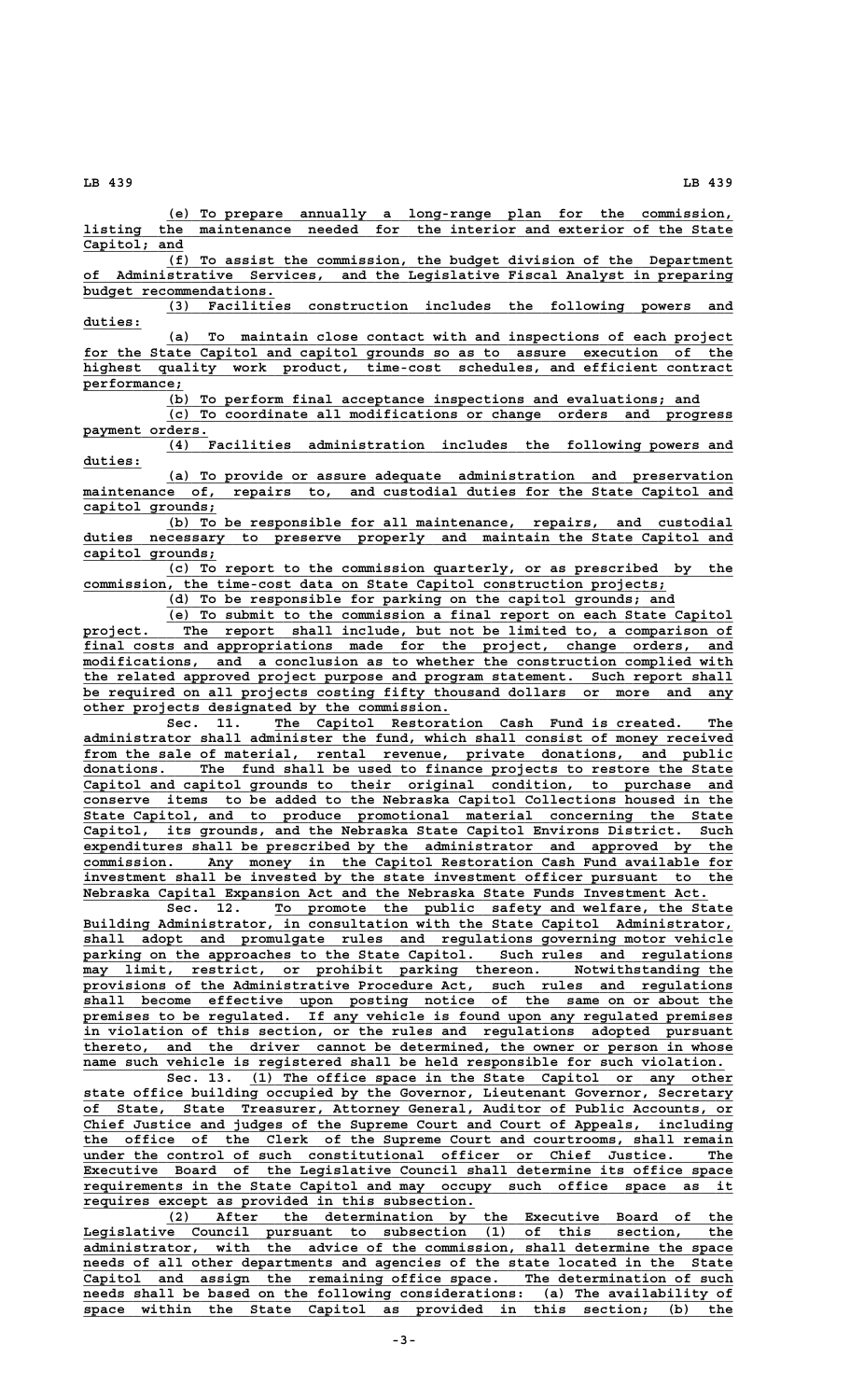**\_\_\_\_\_\_\_\_\_\_\_\_\_\_\_\_\_\_\_\_\_\_\_\_\_\_\_\_\_\_\_\_\_\_\_\_\_\_\_\_\_\_\_\_\_\_\_\_\_\_\_\_\_\_\_\_\_\_\_\_\_\_\_\_\_\_\_\_\_\_\_\_\_\_\_\_\_\_ desirability of locating all divisions and other organizational subunits of** each department and agency of the state in physical proximity to the office of its head; (c) the degree to which the convenience of the public may be served  **\_\_\_\_\_\_\_\_\_\_\_\_\_\_\_\_\_\_\_\_\_\_\_\_\_\_\_\_\_\_\_\_\_\_\_\_\_\_\_\_\_\_\_\_\_\_\_\_\_\_\_\_\_\_\_\_\_\_\_\_\_\_\_\_\_\_\_\_\_\_\_\_\_\_\_\_\_\_ by assignment of various areas within the State Capitol; (d) the** interdependence of functions and operating procedures of the various agencies;  **\_\_\_\_\_\_\_\_\_\_\_\_\_\_\_\_\_\_\_\_\_\_\_\_\_\_\_\_\_\_\_\_\_\_\_\_\_\_\_\_\_\_\_\_\_\_\_\_\_\_\_\_\_\_\_\_\_\_\_\_\_\_\_\_\_\_\_\_\_\_\_\_\_\_\_\_\_\_ (e) applicable standards governing office requirements; and (f) the \_\_\_\_\_\_\_\_\_\_\_\_\_\_\_\_\_\_\_\_\_\_\_\_\_\_\_\_\_\_\_\_\_\_\_\_\_\_\_\_\_\_\_\_\_\_\_\_\_\_\_\_\_\_\_\_\_\_\_\_\_\_\_\_\_\_\_\_\_\_\_\_\_\_\_\_\_\_ availability of appropriations with which to finance renovations, remodeling, \_\_\_\_\_\_\_\_\_\_\_\_\_\_\_\_\_\_\_\_\_\_\_\_\_\_\_\_\_\_\_\_\_\_\_\_\_\_\_\_\_\_\_\_\_\_\_\_\_\_\_\_\_\_\_\_\_\_\_\_\_\_\_\_\_\_\_\_\_\_\_\_\_\_\_\_\_\_ and movement of equipment necessary to accommodate any proposed assignment or \_\_\_\_\_\_\_\_\_\_\_\_\_\_\_\_\_\_\_\_\_ reassignment of area.**

 **\_\_\_\_\_\_\_\_\_\_\_\_\_\_\_\_\_\_\_\_\_\_\_\_\_\_\_\_\_\_\_\_\_\_\_\_\_\_\_\_\_\_\_\_\_\_\_\_\_\_\_\_\_\_\_\_\_\_\_\_\_\_\_\_\_\_\_\_ (3) The office shall have responsibility for provision and**  $replacement$  of lighting, lighting fixtures, heating, cooling and ventilation,  **\_\_\_\_\_\_\_\_\_\_\_\_\_\_\_\_\_\_\_\_\_\_\_\_\_\_\_\_\_\_\_\_\_\_\_\_\_\_\_\_\_\_\_\_\_\_\_\_\_\_\_\_\_\_\_\_\_\_\_\_\_\_\_\_\_\_\_\_\_\_\_\_\_\_\_\_\_\_ and janitorial, custodial, and all other building services, including care and \_\_\_\_\_\_\_\_\_\_\_\_\_\_\_\_\_\_\_\_\_\_\_\_\_\_\_\_\_\_\_\_\_\_\_\_\_\_\_\_\_\_\_\_\_\_\_\_\_\_\_\_\_\_\_\_\_\_\_\_\_\_\_\_\_\_\_\_\_\_\_\_\_\_\_\_\_\_ custody of the State Capitol and capitol grounds, as may now be provided by law.\_\_\_\_**

 **\_\_\_\_\_\_\_\_\_\_\_\_\_\_\_\_\_\_\_\_\_\_\_\_\_\_\_\_\_\_\_\_\_\_\_\_\_\_\_\_\_\_\_\_\_\_\_\_\_\_\_\_\_\_\_\_\_\_\_\_\_\_\_\_\_\_\_\_ (4) Responsibility for employment and supervision of custodial \_\_\_\_\_\_\_\_\_\_\_\_\_\_\_\_\_\_\_\_\_\_\_\_\_\_\_\_\_\_\_\_\_\_\_\_\_\_\_\_\_\_\_\_\_\_\_\_\_\_\_\_\_\_\_\_\_\_\_\_\_\_\_\_\_\_\_\_\_\_\_\_\_\_\_\_\_\_ workers for areas of the State Capitol occupied by the Legislature, the \_\_\_\_\_\_\_\_\_\_\_\_\_\_\_\_\_\_\_\_\_\_\_\_\_\_\_\_\_\_\_\_\_\_\_\_\_\_\_\_\_\_\_\_\_\_\_\_\_\_\_\_\_\_\_\_\_\_\_\_\_\_\_\_\_\_\_\_\_\_\_\_\_\_\_\_\_\_ courts, and executive departments and agencies shall be in accordance with \_\_\_\_\_\_\_\_\_\_\_\_\_\_\_\_\_\_\_\_\_\_\_\_\_\_\_\_\_\_\_\_\_\_\_\_\_\_\_\_\_\_\_\_\_\_\_\_\_\_\_\_\_\_\_\_\_\_\_\_\_\_\_\_\_\_\_\_\_\_\_\_\_\_\_\_\_\_ such agreements as may be defined by authorized representatives of the three** branches. All funds for improvements, remodeling, renovation, partitioning,  **\_\_\_\_\_\_\_\_\_\_\_\_\_\_\_\_\_\_\_\_\_\_\_\_\_\_\_\_\_\_\_\_\_\_\_\_\_\_\_\_\_\_\_\_\_\_\_\_\_\_\_\_\_\_\_\_\_\_\_\_\_\_\_\_\_\_\_\_\_\_\_\_\_\_\_\_\_\_ or replacement of major fixtures, including carpeting, flooring, provision of \_\_\_\_\_\_\_\_\_\_\_\_\_\_\_\_\_\_\_\_\_\_\_\_\_\_\_\_\_\_\_\_\_\_\_\_\_\_\_\_\_\_\_\_\_\_\_\_\_\_\_\_\_\_\_\_\_\_\_\_\_\_\_\_\_\_\_\_\_\_\_\_\_\_\_\_\_\_ drapes, lighting fixtures, and lamps, within any area of the State Capitol \_\_\_\_\_\_\_\_\_\_\_\_\_\_\_\_\_\_\_\_\_\_\_\_\_\_\_\_\_\_\_\_\_\_\_\_\_\_\_\_\_\_\_\_\_\_ shall be at the disposal of the administrator.**

 **\_\_\_\_\_\_\_\_\_\_\_\_\_\_\_\_\_\_\_\_\_\_\_\_\_\_\_\_\_\_\_\_\_\_\_\_\_\_\_\_\_\_\_\_\_\_\_\_\_\_\_\_\_\_\_\_\_ Sec. 14. The administrator, with the advice of the commission, \_\_\_\_\_\_\_\_\_\_\_\_\_\_\_\_\_\_\_\_\_\_\_\_\_\_\_\_\_\_\_\_\_\_\_\_\_\_\_\_\_\_\_\_\_\_\_\_\_\_\_\_\_\_\_\_\_\_\_\_\_\_\_\_\_\_\_\_\_\_\_\_\_\_\_\_\_\_ shall establish policies and guidelines for the implementation of the approved \_\_\_\_\_\_\_\_\_\_\_\_\_\_\_\_\_\_\_\_\_\_\_\_\_\_\_\_\_\_\_\_\_\_\_\_\_\_\_\_\_\_\_\_\_\_\_\_\_\_\_\_\_\_\_\_\_\_\_\_\_\_\_\_\_\_\_\_\_\_\_\_\_\_\_\_\_\_ Capitol Landscape Restoration Master Plan on and around the capitol grounds,** for site development in and around the State Capitol and capitol grounds, and for use of the State Capitol's preservation and adaptive-use spaces, including  **\_\_\_\_\_\_\_\_\_\_\_\_\_\_\_\_\_\_\_\_\_\_\_\_\_\_\_\_\_\_\_\_\_\_\_\_\_\_\_\_ the adoption of a document of standards.**

**Sec. 15. Section 81-188.01, Reissue Revised Statutes of Nebraska, is amended to read:**

**81-188.01. (1) The State Building Renewal Assessment Fund is created. The fund shall be under the control of the Governor for allocation to building renewal projects of the various agencies and shall be administered in a manner consistent with the administration of the Building Renewal Allocation Fund pursuant to the Deferred Building Renewal Act. No amounts accruing to the State Building Renewal Assessment Fund shall be expended in any manner for purposes other than as provided in this section or as appropriated by the Legislature to meet the cost of administering the act.**

**(2) Revenue credited to the fund shall include amounts derived from** charges assessed pursuant to subdivision  $\left(6\right)$  (b) (4)(b) of section 81-1108.17, **depreciation charges remitted pursuant to section 81-188.02, and such other revenue as may be incident to the administration of the fund.**

**(3) Amounts appropriated from the fund shall be expended to conduct renewal work as defined in section 81-173 and to complete other improvements incident to such renewal work as deemed necessary or appropriate by the task force. From amounts accruing to the fund as the result of depreciation —————— \_\_\_\_\_\_ charges assessed pursuant to subdivision (6)(b) (4)(b) of section 81-1108.17, expenditures for capital improvements shall be limited to improvements to only those facilities for which such charges have been assessed and remitted. From amounts accruing to the fund as the result of depreciation charges assessed pursuant to section 81-188.02, expenditures for capital improvement projects shall be limited to exclude (a) capital improvement projects relating to facilities, structures, or buildings owned, leased, or operated by the (i) University of Nebraska, (ii) Nebraska state colleges, (iii) Department of Aeronautics, (iv) Department of Roads, (v) Game and Parks Commission, or (vi) Board of Educational Lands and Funds and (b) capital improvement projects relating to facilities, structures, or buildings for which depreciation** charges are assessed pursuant to subdivision <del>(6)(b)</del> (4)(b) of section **81-1108.17. For each fiscal year, task force allocations from amounts accruing to the fund pursuant to section 81-188.02 shall not exceed the total of such revenue credited to the fund in the preceding fiscal year, except that if no revenue from depreciation charge assessments was credited to the fund in the preceding fiscal year, allocations shall not exceed fifty percent of revenue credited to the fund in the last preceding fiscal year in which depreciation charge assessments were credited to the fund.**

**(4) Any money in the fund available for investment shall be invested by the state investment officer pursuant to the Nebraska Capital Expansion Act and the Nebraska State Funds Investment Act.**

**(5) The State Treasurer shall transfer one million nine hundred forty-seven thousand one hundred dollars from the State Building Renewal Assessment Fund to the Nebraska Capital Construction Fund within five days after January 1, 2003.**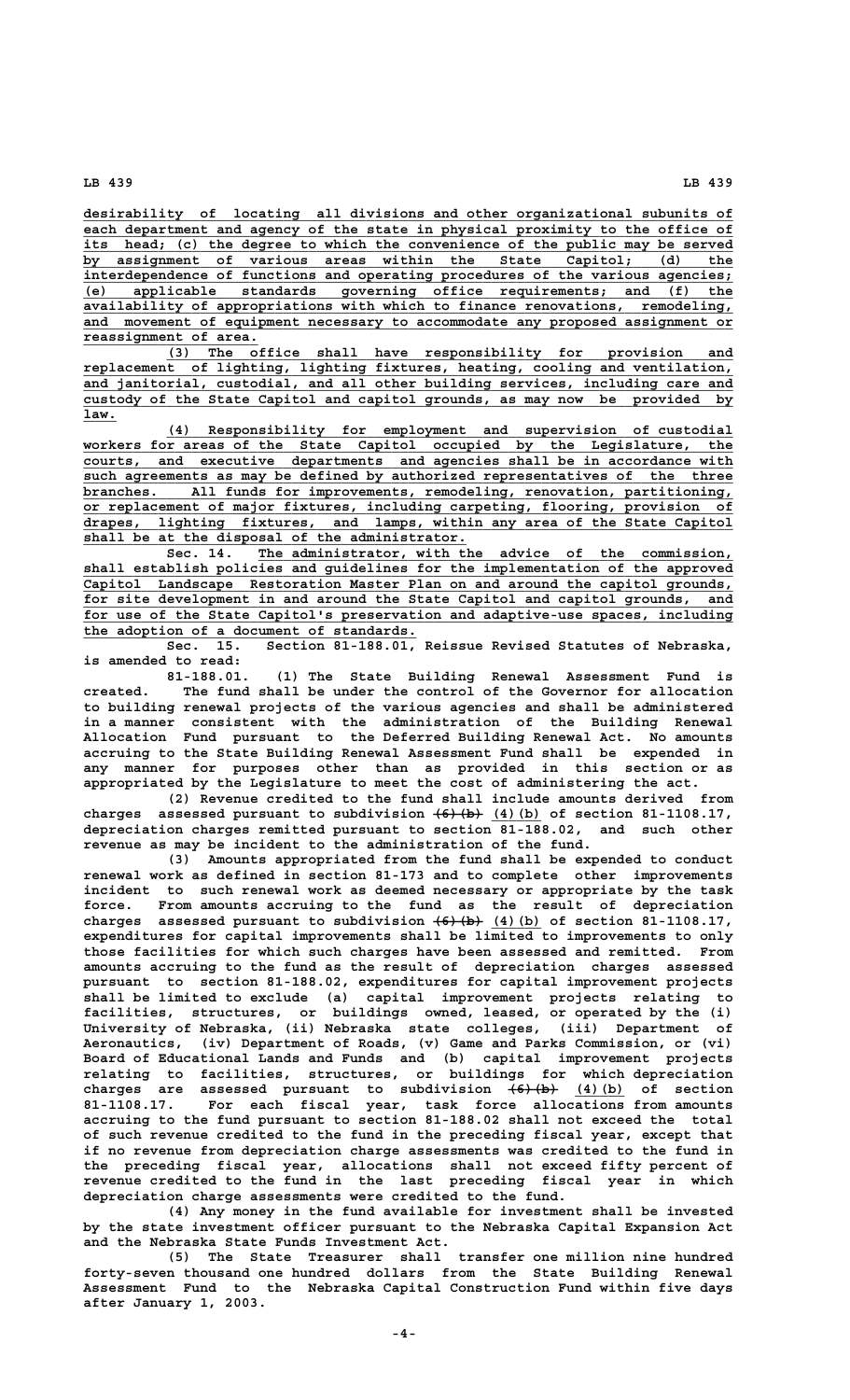**(6) The State Treasurer shall transfer one million nine hundred forty-seven thousand one hundred dollars from the State Building Renewal Assessment Fund to the Nebraska Capital Construction Fund within five days after May 1, 2003.**

**Sec. 16. Section 81-188.02, Reissue Revised Statutes of Nebraska, is amended to read:**

**81-188.02. (1) For purposes of this section, capital improvement project means (a) construction of a new facility, structure, or building, (b) construction of additions to an existing facility, structure, or building, (c) renovation of an existing facility, structure, or building if the total project cost of such renovation represents not less than fifteen percent of the value of the existing facility, structure, or building as determined by the Department of Administrative Services, (d) purchase of an existing facility, structure, or building, and (e) acquisition of a facility, structure, or building through means of conveyance other than sale and purchase.**

**(2) Beginning with the fiscal year that commences subsequent to the calendar year in which has occurred substantial completion of a capital improvement project as defined in subdivisions (1)(a) through (1)(c) of this section or acquisition of a capital improvement project as defined in subdivisions (1)(d) and (1)(e) of this section, the department shall assess a capital improvement depreciation charge to the agency maintaining ownership or control of the related facility, structure, or building and shall assess such charge for each fiscal year thereafter, except that no depreciation charges shall be assessed or paid pursuant to this section for the period beginning July 1, 2003, and ending June 30, 2004, and depreciation charges in the amount of one-half of the amount otherwise assessed pursuant to this section shall be assessed and paid for the period beginning July 1, 2004, and ending June 30, 2005.**

**(3) The annual depreciation charge for a capital improvement project as defined in subdivisions (1)(a) through (1)(c) of this section shall be computed as two percent of the total project cost of the capital improvement project. The annual depreciation charge for a capital improvement project as defined in subdivision (1)(d) of this section shall be computed as two percent of the greater of the purchase price or the value, as determined by the department, of the capital improvement project at the time of acquisition. The annual depreciation charge for a capital improvement project as defined in subdivision (1)(e) of this section shall be computed as two percent of the value, as determined by the department, of the capital improvement project at the time of acquisition. The department may assess the charge annually or in monthly, quarterly, or semiannual installments.**

**(4) Depreciation charges shall not be assessed pursuant to this section for capital improvement projects relating to facilities, structures, or buildings owned, leased, or operated by the: (i) University of Nebraska; (ii) Nebraska state colleges; (iii) Department of Aeronautics; (iv) Department of Roads; (v) Game and Parks Commission; or (vi) Board of Educational Lands and Funds or to other buildings or grounds owned, leased, or operated by the State of Nebraska which are specifically exempted by the Department of Administrative Services because the assessment of such depreciation charges would result in the ineligibility for federal funding or would result in hardship on an agency, board, or commission due to other exceptional or unusual circumstances. Depreciation charges shall not be assessed pursuant to this section for capital improvement projects relating to facilities, structures, or buildings of which the department is custodian pursuant to section 81-1108.17 and for which charges are assessed pursuant to subdivision**  $\overline{(6)(b)}$  (4)(b) of such section.

**(5) Payment of depreciation charges assessed pursuant to this section shall be remitted to the State Treasurer for credit to the State Building Renewal Assessment Fund.**

**Sec. 17. Section 81-1107, Reissue Revised Statutes of Nebraska, is amended to read:**

**81-1107. The Director of Administrative Services is hereby vested with the duties, powers, and responsibilities involved in:**

**(1) The preparation of the executive budget and execution of the approved budget except as otherwise provided by law, including a system of periodic allotments for the management and regulation of expenditures and making surveys and studies for the purpose of improving administrative procedures, methods, and organization;**

**(2) The keeping of general accounts and the adoption and promulgation of appropriate rules, regulations, and administrative orders designed to assure a uniform and effective system of accounts and accounting, the approval of all vouchers, and the preparation and issuance of warrants for**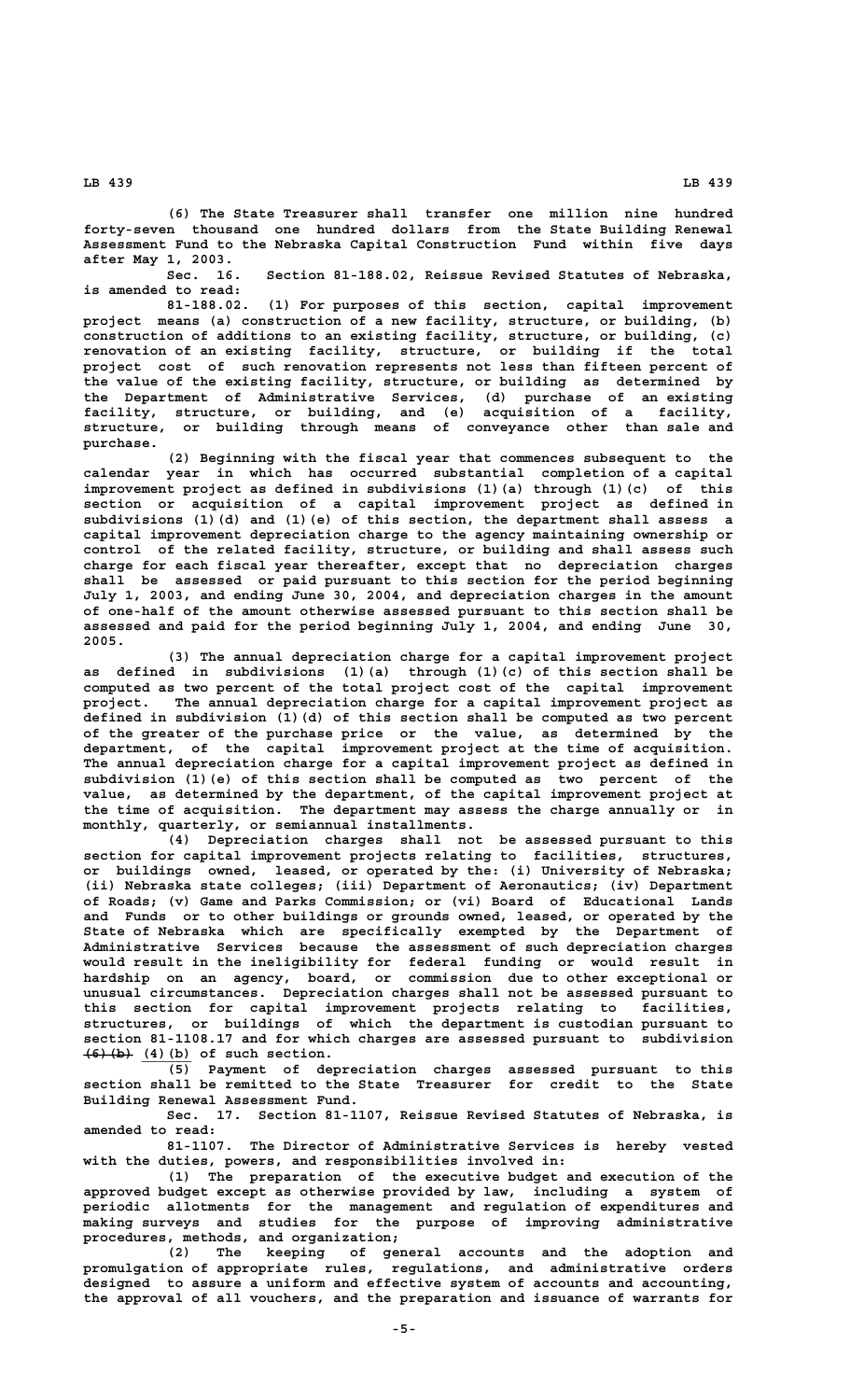**all purposes;**

**(3) The review and approval of financing agreements for the purposes of protecting the credit of the state, insuring the most advantageous terms, providing for proper accounting of financial transactions, complying with the approved budget, and promoting sound financial management.**

**Financing agreements related to real property acquisitions and capital construction projects within the Nebraska State Capitol Environs** District, other than the State Capitol and capitol grounds, may be financed, **if determined appropriate by the director, subject to legislative appropriation. Real property acquisitions or capital construction projects within the Nebraska State Capitol Environs District, other than the State \_\_\_\_\_\_\_\_\_\_\_\_\_\_\_\_\_\_\_\_\_\_\_\_\_\_ \_\_\_\_\_\_\_\_\_\_\_\_\_\_\_\_\_\_\_\_\_\_\_\_\_\_\_\_\_\_\_\_\_\_ Capitol and capitol grounds, shall not proceed without legislative appropriation and shall require the approval of both the Governor and the Executive Board of the Legislative Council.**

**Financing agreements related to real property acquisition and \_\_\_\_\_\_\_\_\_\_\_\_\_\_\_\_\_\_\_\_\_\_\_\_\_\_\_\_\_\_\_\_\_\_\_\_\_\_\_\_\_\_\_\_\_\_\_\_\_\_\_\_\_\_\_\_\_ capital construction (a) for the State Capitol and capitol grounds or (b) outside the Nebraska State Capitol Environs District, shall not be financed \_ without the express approval of the Legislature, and such legislative authorization shall include the maximum financing period for any project to be financed. The approval of such projects shall be through the capital construction budget process and shall be subject to legislative appropriation;**

**(4) The operation of such storerooms and warehouses as may be necessary;**

The allotment of space in the State Capitol building and other  **\_\_\_\_\_\_\_\_\_\_\_\_\_\_\_\_\_\_\_\_\_\_\_\_\_\_\_\_\_\_\_\_\_\_\_\_ state office buildings, other than the State Capitol, to the various departments and agencies according to their needs and the space available;\_ except as provided in section 81-1108.21;** 

**(6) The supervision of telephone, mailing, messenger, duplicating, data processing, and other like services adaptable to economical and centralized management;**

**(7) The planning, review, and preparation of a state capital construction budget;**

**(8) The development, maintenance, and operation of a statewide intergovernmental data services system; and**

**(9) The provision of assistance as requested by the Nebraska Information Technology Commission.**

**The director shall adopt a seal. The director may contract with another state agency to furnish centralized mailing, messenger, duplicating, and printing services in the interest of economy and efficiency in government while retaining ultimate direction and control.**

**Sec. 18. Section 81-1108.15, Revised Statutes Supplement, 2002, is amended to read:**

 **——— \_\_\_\_\_\_\_\_\_\_\_\_\_\_\_\_\_\_\_\_\_\_\_\_\_\_\_\_\_\_\_\_\_\_\_\_\_\_\_\_\_\_\_ 81-1108.15. (1) The Except as provided in the Nebraska State \_\_\_\_\_\_\_\_\_\_\_\_\_\_\_\_\_\_\_\_\_\_\_\_\_\_\_\_\_\_\_\_\_\_\_\_\_\_\_\_\_\_\_\_\_ Capitol Preservation and Restoration Act, the division shall have the primary functions and responsibilities of statewide facilities planning, facilities construction, and facilities administration and shall adopt and promulgate rules and regulations to carry out this section.**

**(2) Facilities planning shall include the following responsibilities and duties:**

**(a) To maintain utilization records of all state-owned, state-occupied, and vacant facilities;**

**(b) To coordinate comprehensive capital facilities planning;**

**(c) To define and review program statements based on space utilization standards;**

**(d) To prepare or review planning and construction documents;**

**(e) To develop and maintain time-cost schedules for capital construction projects;**

**(f) To assist the Governor and the Legislative Fiscal Analyst in the preparation of the capital construction budget recommendations;**

**(g) To maintain a complete inventory of all state-owned, state-occupied, and vacant sites and structures and to review the proposals for naming such sites and structures;**

**(h) To determine space needs of all state agencies and establish space-allocation standards; and**

**(i) To cause a state comprehensive capital facilities plan to be developed.**

**(3) Facilities construction shall include the following powers and duties:**

**(a) To maintain close contact with and inspections of each project so as to assure execution of time-cost schedules and efficient contract performance if such project's total design and construction cost is more than fifty thousand dollars;**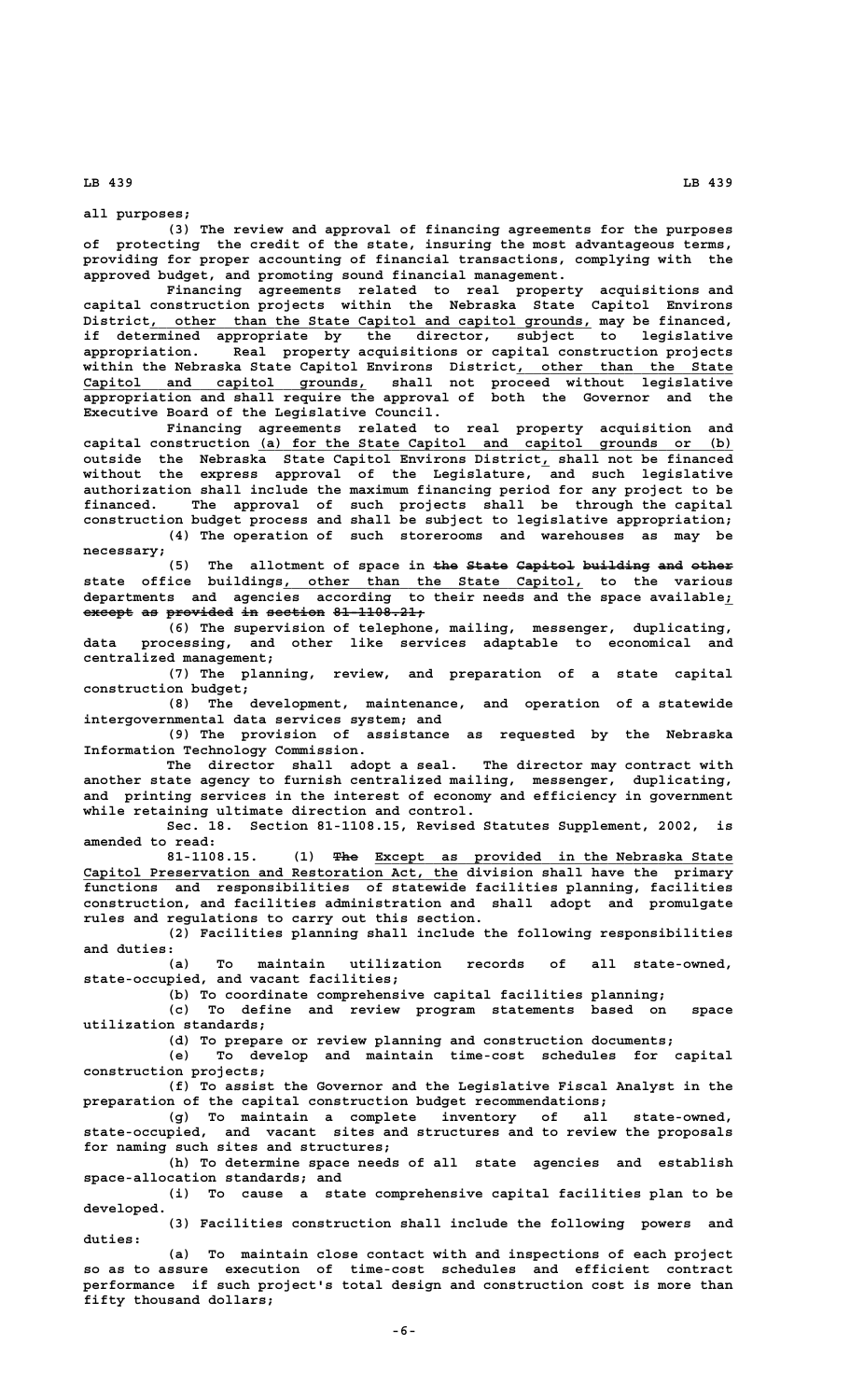**(b) To perform final acceptance inspections and evaluations; and**

**(c) To coordinate all change or modification orders and progress payment orders.**

**(4) Facilities administration shall include the following powers and duties:**

**(a) To serve as state leasing administrator or agent for all facilities to be leased for use by the state and for all state-owned facilities to be rented to state agencies or other parties subject to section 81-1108.22. The division shall remit the proceeds from any rentals of state-owned facilities to the State Treasurer for credit to the State Building Revolving Fund and the State Building Renewal Assessment Fund;**

**(b) To provide all maintenance, repairs, custodial duties, security, and administration for all buildings and grounds owned or leased by the State** of Nebraska except as provided in subsection subsections (5) and (6) of this  **section;**

**(c)** To procure and manage office space and assign the remaining **office space after the Executive Board of the Legislative Council has made its —————— ————— ————— ——— ————————— ————— —— ——— ——————————— ——————— ——— ———— ——**  $determination$  pursuant to subsection  $\{1\}$  of section  $81-1108.21$ 

 **——— (d) To be responsible for adequate parking and the designation of parking stalls or spaces, including access aisles, in offstreet parking facilities for the exclusive use of handicapped or disabled or temporarily handicapped or disabled persons pursuant to section 18-1737;**

 **——— \_\_\_ (e) (d) To ensure that all state-owned, state-occupied, and vacant facilities are maintained or utilized to their maximum capacity or to dispose of such facilities through lease, sale, or demolition;**

 **——— \_\_\_ (f) (e) To report monthly time-cost data on projects to the Governor and the Clerk of the Legislature;**

 **——— \_\_\_ (g) (f) To administer the State Emergency Capital Construction Contingency Fund;**

 **——— \_\_\_ (h) (g) To submit status reports to the Governor and the Legislative Fiscal Analyst after each quarter of a construction project is completed detailing change orders and expenditures to date. Such reports shall be required on all projects costing five hundred thousand dollars or more and on such other projects as may be designated by the division; and**

 **——— \_\_\_ (i) (h) To submit a final report on each project to the Governor and the Legislative Fiscal Analyst. Such report shall include, but not be limited to, a comparison of final costs and appropriations made for the project, change orders, and modifications and whether the construction complied with the related approved program statement. Such reports shall be required on all projects costing five hundred thousand dollars or more and on such other projects as may be designated by the division.**

(5) Subdivisions (4)(b), (c), and  $(d)$ <sub> $\tau$ </sub> and  $(4)$  of this section shall **not apply to (a) state-owned facilities to be rented to state agencies or other parties by the University of Nebraska, the Nebraska state colleges, the Department of Aeronautics, the Department of Roads, and the Board of Educational Lands and Funds, (b) buildings and grounds owned or leased for use by the University of Nebraska, the Nebraska state colleges, and the Board of Educational Lands and Funds, (c) buildings and grounds owned, leased, or operated by the Department of Correctional Services, (d) facilities to be leased for nonoffice use by the Department of Roads, (e) buildings or grounds owned or leased by the Game and Parks Commission if the application of such subdivisions to the buildings or grounds would result in ineligibility for or repayment of federal funding, (f) buildings or grounds of the state park system, state recreation areas, state historical parks, state wildlife management areas, or state recreational trails, or (g) other buildings or grounds owned or leased by the State of Nebraska which are specifically exempted by the division because the application of such subdivisions would result in the ineligibility for federal funding or would result in hardship on an agency, board, or commission due to other exceptional or unusual circumstances, except that nothing in this subdivision shall prohibit the assessment of building rental depreciation charges to tenants of facilities owned by the state and under the direct control and maintenance of the division.**

 **\_\_\_\_\_\_\_\_\_\_\_\_\_\_\_\_\_\_\_\_\_\_\_\_\_\_\_\_\_\_\_\_\_\_\_\_\_\_\_\_\_\_\_\_\_\_\_\_\_\_\_\_\_\_\_\_\_\_\_\_\_\_\_ (6) Security for all buildings and grounds owned or leased by the \_\_\_\_\_\_\_\_\_\_\_\_\_\_\_\_\_\_\_\_\_\_\_\_\_\_\_\_\_\_\_\_\_\_\_\_\_\_\_\_\_\_\_\_\_\_\_\_\_\_\_\_\_\_\_\_\_\_\_\_\_\_\_\_\_\_\_\_\_\_\_\_\_\_\_\_\_\_ State of Nebraska in Lincoln, Nebraska, except the buildings and grounds \_\_\_\_\_\_\_\_\_\_\_\_\_\_\_\_\_\_\_\_\_\_\_\_\_\_\_\_\_\_\_\_\_\_\_\_\_\_\_\_\_\_\_\_\_\_\_\_\_\_\_\_\_\_\_\_\_\_\_\_\_\_\_\_\_\_\_\_\_\_\_\_\_\_\_\_\_\_ described in subsection (5) of this section, shall be the responsibility of** the Nebraska State Patrol. The Nebraska State Patrol shall consult with the  **\_\_\_\_\_\_\_\_\_\_\_\_\_\_\_\_\_\_\_\_\_\_\_\_\_\_\_\_\_\_\_\_\_\_\_\_\_\_\_\_\_\_\_\_\_\_\_\_\_\_\_\_\_\_\_\_\_\_\_\_\_\_\_\_\_\_\_\_\_\_\_\_\_\_\_\_\_\_ Governor, the Chief Justice, the Executive Board of the Legislative Council, \_\_\_\_\_\_\_\_\_\_\_\_\_\_\_\_\_\_\_\_\_\_\_\_\_\_\_\_\_\_\_\_\_\_\_\_\_\_\_\_\_\_\_\_\_\_\_\_\_\_\_\_\_\_\_\_\_\_\_\_\_\_\_\_\_\_\_\_\_\_\_\_\_\_\_\_\_\_ and the State Capitol Administrator regarding security policy within the State \_\_\_\_\_\_\_\_\_\_\_\_\_\_\_\_\_\_\_\_\_\_\_\_\_\_\_\_ Capitol and capitol grounds.**

 **\_\_\_ (7) Each member of the Legislature shall receive a copy of the** reports required by subdivisions  $\{4\}$   $\{4\}$ ,  $\{h\}$ , and  $\{4\}$ ,  $\{4\}$  (e), (g), and (h) of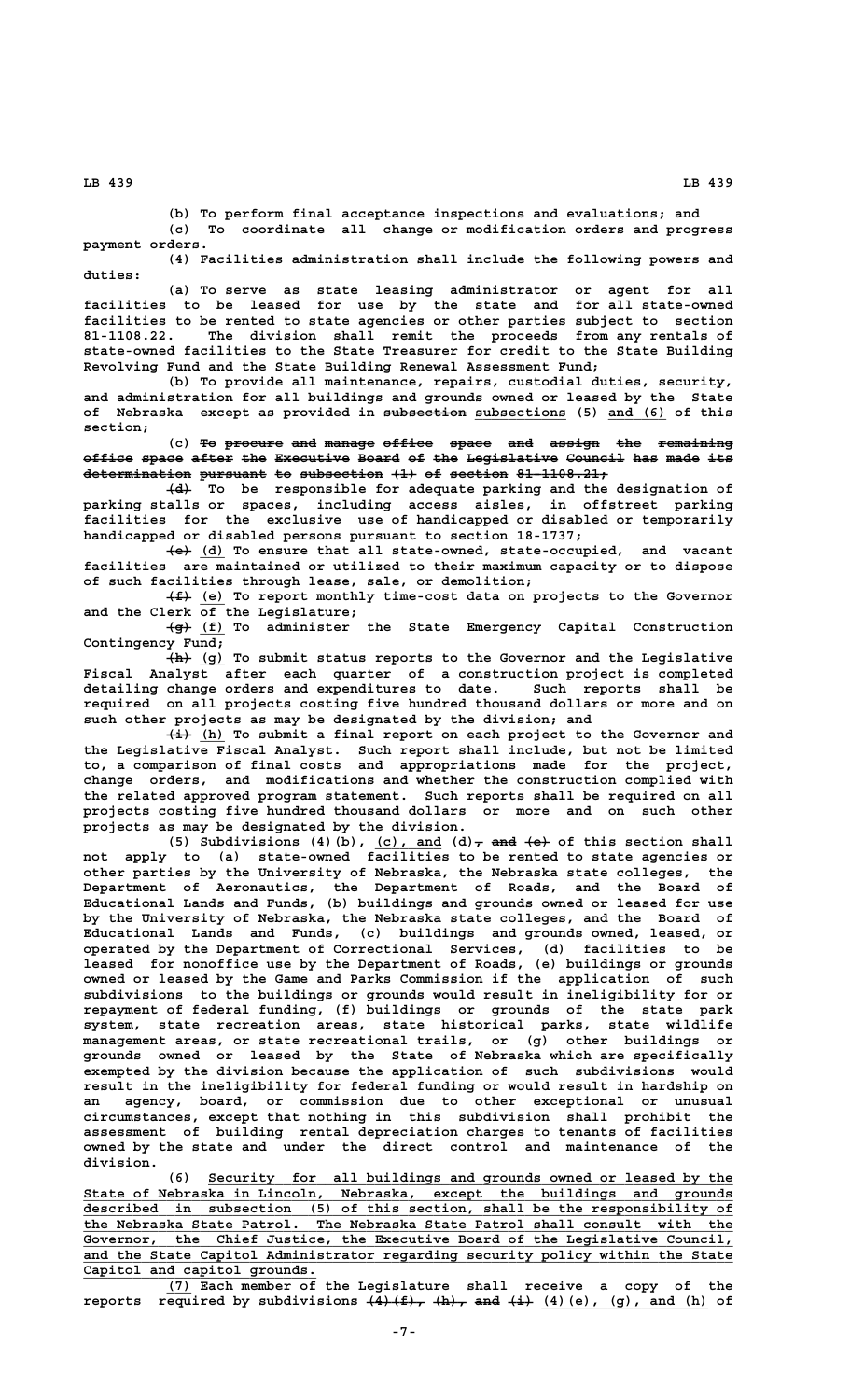this section by making a request for them to the administrator State Building  **\_\_\_\_\_\_\_\_\_\_\_\_\_ Administrator. The information on such reports shall be submitted to the division by the agency responsible for the project.**

**Sec. 19. Section 81-1108.17, Reissue Revised Statutes of Nebraska, is amended to read:**

**81-1108.17. (1) The Department of Administrative Services shall be** the custodian of the State Capitol and capitol grounds, the state laboratory **and laboratory grounds, the Governor's Mansion and grounds, and all other buildings and lands owned or leased by the State of Nebraska except as exempted under <del>subsection (5)</del> subsections (5) and (6) of section 81-1108.15 or \_\_\_\_\_\_\_\_\_\_\_\_\_\_\_\_\_\_\_\_\_\_\_\_\_\_\_\_\_\_\_\_\_\_\_\_\_\_\_\_\_\_\_\_\_\_\_\_\_\_\_\_\_\_\_\_\_\_\_\_\_\_\_\_\_\_\_\_\_\_\_\_\_\_ as provided in the Nebraska State Capitol Preservation and Restoration Act.**

**(2) To aid in the performance of his or her duties, the Director of Administrative Services shall appoint an administrator. The administrator, under the direction of the director, shall have complete control and all** powers necessary to properly maintain the eapitol and eapitol grounds, the **state laboratory and laboratory grounds, the Governor's Mansion and grounds, and all other buildings and lands owned or leased by the State of Nebraska** except as exempted under <del>subsection (5)</del> subsections (5) and (6) of section  **\_\_\_\_\_\_\_\_\_\_\_\_\_\_\_\_\_\_\_\_\_\_\_\_\_\_\_\_\_\_\_\_\_\_\_\_\_\_\_\_\_\_\_\_\_\_\_\_\_\_\_\_\_\_\_\_\_\_\_\_\_\_\_\_\_\_\_ 81-1108.15 or as provided in the Nebraska State Capitol Preservation and Restoration Act. \_\_\_\_\_\_\_\_\_\_\_\_\_\_\_**

 $\overline{13}$  The administrator shall have the authority to develop, produce, and provide for free distribution or sale books, brochures, pictures, slides,  $\texttt{postcards}\_\texttt{max}$  and other informational or promotional material concerning the **capitol. The administrator shall have control over the money received from** the sale of such material and from private or public donations. Such proceeds and donations shall be placed in the Department of Administrative Services Cash Fund, which fund is hereby created, and shall be used for the purpose of **funding projects designed to restore the capitol building to its original ——————— ———————— ———————— —— ——————— ——— ——————— ———————— —— ——— ———————** condition and the production of such promotional materials. **Euch projects** shall be prescribed by the administrator upon the advice of the Nebraska **Capitol Commission pursuant to the approved comprehensive capital facilities ——————— —————————— ———————— —— ——— ———————— ————————————— ——————— —————————** plan for the capitol building.

 $\frac{1}{2}$  The administrator, under the direction of the director, is **authorized to lease space or to provide facilities for restaurants, —————————— —— ————— ————— —— —— ——————— —————————— ——— ——————————— cafeterias, or other services and newsstands for the convenience of state ——————————— —— ————— ———————— ——— —————————— ——— ——— ——————————— —— ————** officers and employees in the State Capitol or buildings leased when such space is not needed for public use. Proceeds from the operations and rental of such facilities shall be credited to the State Building Revolving Fund and shall be expended as necessary for the purpose of offsetting the costs of **operating and maintaining such facilities. ————————— ——— ——————————— ———— ———————————**

 $\overline{+5}$  The Except as provided in the act, the administrator, under the direction of the director, is authorized to (a) lease space or to provide **facilities for the parking of state officers' and employees' vehicles as well** as state-owned vehicles. He or she is authorized to and (b) lease, rent, or **permit for use as apartments, dwellings, offices, and parking areas any or all of the property acquired for parking or for future building needs. All leases shall contain the provision that upon notice that such property is needed for public use, the use or occupancy of the property shall cease. All money received as rent from any property acquired shall be remitted to the State Treasurer and credited to the State Building Revolving Fund, except that receipts from parking charges for employee, public, and state vehicle parking shall be credited to the Capitol Buildings Parking Revolving Fund, which fund is hereby created, for the purposes of providing and maintaining parking for state employees and visitors.**

 **——— \_\_\_ (6) (4) The system of charges for state buildings and facilities shall include an amount sufficient to (a) accurately reflect operating costs, including routine maintenance and repair costs, and (b) fund building renewal projects under the Deferred Building Renewal Act and renovation, remodeling, and repair projects beyond the scope of the act. The proceeds received under subdivision (a) of this subsection shall be remitted to the State Treasurer for credit to the State Building Revolving Fund. The proceeds received under subdivision (b) of this subsection shall be remitted to the State Treasurer for credit to the State Building Renewal Assessment Fund. The administrator shall develop a system of equitable billings and charges for parking facilities under his or her control and used by state employees and state vehicles. The system of charges shall include an amount sufficient to cover the operating, maintenance, and repair costs associated with the parking facilities. The administrator, under policies and procedures established by the Director of Administrative Services, may expend funds from time to time credited to the Capitol Buildings Parking Revolving Fund for the purposes of obtaining, operating, and maintaining parking facilities for employees and visitors. All money derived from any source other than that to be credited to**

 **LB 439 LB 439**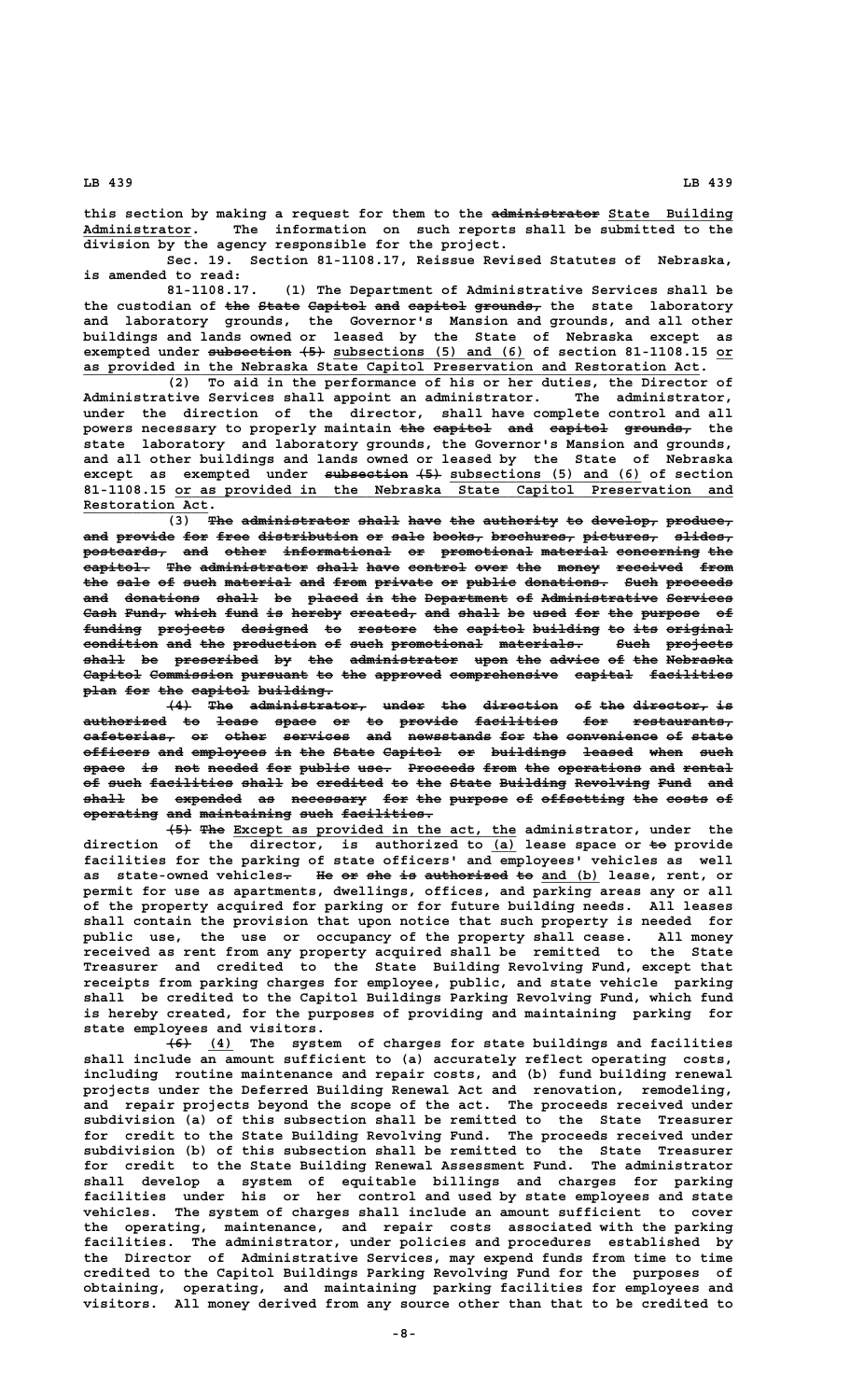**the State Building Revolving Fund, the Capitol Buildings Parking Revolving Fund, the Department of Administrative Services Cash Fund, the State Building Renewal Assessment Fund, or other appropriate revolving fund shall be remitted to the State Treasurer and credited to the General Fund.**

 $\left\{\frac{7}{7}\right\}$  The administrator shall acquire a flag of the United States of America of suitable and convenient size. The colors of the flag shall be fast  $colors<sub>r</sub>$  and the cloth shall be of substantial material. The administrator shall acquire, construct, and locate in a suitable place on the State Capitol proper, or its environs, a suitable flagstaff or pole upon which the flag of the United States of America shall be conspicuously displayed during each day of the year. The flag shall be so arranged on the staff or pole that it may be raised or lowered with ease.

 **——— \_\_\_ (8) (5) The administrator shall see that all parts and apartments of** the eapitol and buildings leased are properly ventilated and kept clean and in order. The administrator shall see that all visitors, at proper hours, are properly escorted over the capitol grounds and through the capitol, free of  **expense. ————————**

 **——— \_\_\_ (9) (6) The administrator shall at all times have charge of and supervision over the police, janitors, and other employees in and about the capitol and capitol grounds, state laboratory and laboratory grounds, the ——————— ——— ——————— ———————— Governor's Mansion and grounds, and all other buildings and lands owned or** leased by the State of Nebraska except as exempted under subsection  $\{5\}$  **\_\_\_\_\_\_\_\_\_\_\_\_\_\_\_\_\_\_\_\_\_\_\_\_\_ \_\_\_\_\_\_\_\_\_\_\_\_\_\_\_\_\_\_\_\_\_\_\_\_\_\_\_\_\_\_ subsections (5) and (6) of section 81-1108.15 or as provided in the Nebraska State Capitol Preservation and Restoration Act. The administrator shall institute, in the name of the state and with the advice of the Attorney General, civil and criminal proceedings against any person for injury or** threatened injury to any public property in the capitol or on the capitol  **———————— grounds, the state laboratory and laboratory grounds, the Governor's Mansion and grounds, and all other buildings and lands owned or leased by the State of Nebraska under his or her control, or for committing or threatening to commit a nuisance in or on the buildings or lands.**

 **———— \_\_\_ (10) (7) The administrator shall keep in his or her office a** complete record containing all plans and surveys of the eapitol and eapitol  **———————— \_\_\_ grounds, state laboratory and grounds, the Governor's Mansion and grounds, and all other buildings and lands owned or leased by the State of Nebraska and of** underground construction under such buildings and lands. This subsection  $shall$  not apply to the State Capitol and capitol grounds.

**Sec. 20. Section 81-1108.18, Reissue Revised Statutes of Nebraska, is amended to read:**

**81-1108.18. In order to promote the public safety and welfare, the administrator shall adopt and promulgate rules and regulations governing the** parking of motor vehicles on the (1) approaches to the capitol **consultation with the State Capitol Administrator, and capitol grounds and on \_\_\_\_\_\_\_\_\_\_\_\_\_\_\_\_\_\_\_\_\_\_\_\_\_\_\_\_\_\_\_\_\_\_\_\_\_\_\_\_\_\_\_\_\_\_\_\_\_\_ ——————— ——————— ——— —— ——— \_\_\_ the (2) lands owned or leased by the State of Nebraska and under the ——————————————— \_\_\_\_\_\_\_\_\_\_\_\_\_\_\_\_\_\_\_\_\_\_\_\_\_\_\_\_\_\_\_\_ administrator's State Building Administrator's control. The rules and regulations may limit, restrict, or prohibit parking on such land. Notwithstanding the provisions of the Administrative Procedure Act, the rules and regulations shall become effective upon posting notice of the rules and regulations on or about the premises to be regulated. If any vehicle is found upon any regulated premises in violation of this section or the rules and regulations adopted pursuant to this section and the driver cannot be determined, the owner or person in whose name such vehicle is registered shall** be held prima facie responsible for such violation. <del>Violation</del> of any such  $rule$  or regulations shall constitute a Class V misdemeanor.

**Sec. 21. Section 81-1108.20, Reissue Revised Statutes of Nebraska, is amended to read:**

**81-1108.20. The administrator, with the consent of the Governor, shall employ all necessary assistants, engineers, janitors, custodians, and caretakers, fix their compensation, and terminate such employment from time to time as necessary for the efficient and economical discharge of his or her duties. The administrator shall purchase, through the materiel division of the Department of Administrative Services, such supplies, material, and equipment as may be necessary for the proper maintenance of the State Capitol ————— ——————** and eapitol grounds, state laboratory and laboratory grounds, the Governor's **Mansion and grounds, and all other buildings and lands owned or leased by the** State of Nebraska except as exempted under subsection (5) and **parameter** (5) and  **\_\_\_ \_\_\_\_\_\_\_\_\_\_\_\_\_\_\_\_\_\_\_\_\_\_\_\_\_\_\_\_\_\_\_\_\_\_\_\_\_\_\_\_\_\_\_\_\_\_\_\_ (6) of section 81-1108.15 or as provided in the Nebraska State Capitol** Preservation and Restoration Act. The total expenditures for such purposes **shall not exceed the appropriations made for such purposes.**

**Sec. 22. Section 81-1108.22, Reissue Revised Statutes of Nebraska, is amended to read:**

**81-1108.22. (1) The division shall have the responsibility of**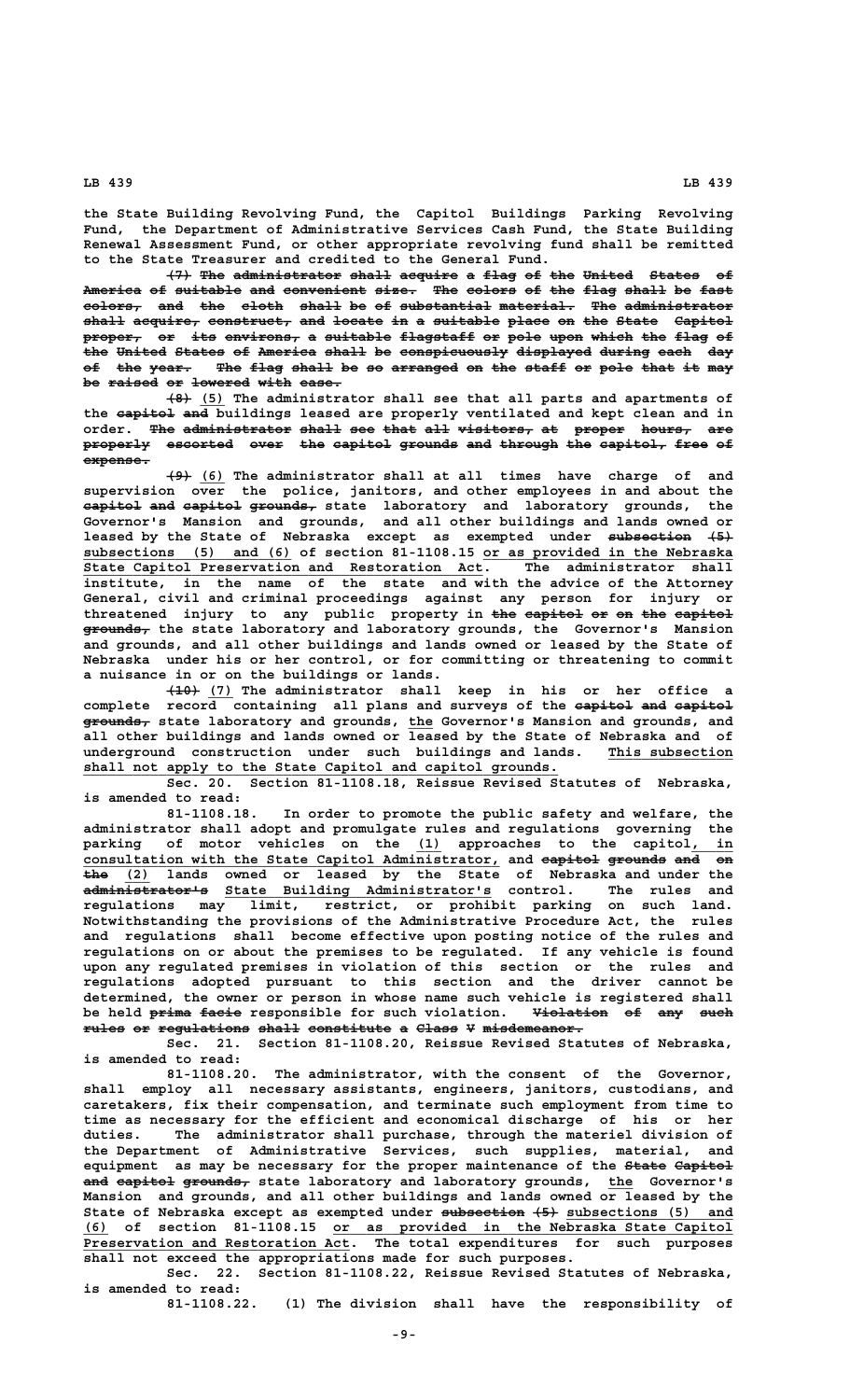**providing office space in leased and state-owned buildings in the proximity of the State Capitol and in other locations.**

**(2) When any board, agency, commission, or department of the state government not otherwise specifically authorized by law desires to use funds available for the purpose of renting office space outside of the State Capitol, it shall submit a request to the Director of Administrative Services accompanied by a certificate from the Committee on Building Maintenance that there is no state-owned property which is adequate or which through cost-effective renovation, as determined by the division, could be made adequate to meet the needs of the board, agency, commission, or department. If the director approves the lease, the terms and location shall be approved by the director and the administrator in writing and the leases shall be entered into and administered by the administrator on behalf of the board, agency, commission, or department. A copy of all such lease contracts shall be kept on file by the state building division and shall be open to inspection by the Legislature and the public during normal business hours.**

 **\_\_\_ (3)(a) The administrator shall develop a system of charges to cover basic rental, maintenance, renovations, and operation of such leased and owned** The charges to state agencies, boards, commissions, or **departments of state government shall be paid from funds available for the purpose of renting space on a regular basis and placed, as applicable, in the** State Building Revolving Fund<del>, which fund is hereby created,</del> and the State **Building Renewal Assessment Fund. The administrator shall make payments for basic rentals, renovations, and maintenance and operational costs of all** leased and owned buildings from the State Building Revolving Fund except for  **\_\_\_\_\_\_\_\_\_\_\_\_\_\_\_\_\_\_\_\_\_\_\_\_\_\_\_\_\_\_\_\_\_\_\_\_\_\_\_\_\_\_\_\_\_\_\_\_\_\_\_\_\_\_\_\_\_\_\_\_\_\_\_\_\_\_\_\_\_\_\_\_\_\_\_\_\_\_ expenses relating to security provided by the Nebraska State Patrol as \_\_\_\_\_\_\_\_\_\_\_\_\_\_\_\_\_\_\_\_\_\_\_\_\_\_\_\_\_\_\_\_\_\_\_\_\_\_\_\_\_\_\_\_\_\_ provided in subdivision (b) of this subsection.**

 **\_\_\_\_\_\_\_\_\_\_\_\_\_\_\_\_\_\_\_\_\_\_\_\_\_\_\_\_\_\_\_\_\_\_\_\_\_\_\_\_\_\_\_\_\_\_\_\_\_\_\_\_\_\_\_\_\_\_\_\_\_\_\_\_\_\_\_\_ (b) The State Building Revolving Fund is created. The fund shall be \_\_\_\_\_\_\_\_\_\_\_\_\_\_\_\_\_\_\_\_\_\_\_\_\_\_\_\_\_\_\_\_\_\_\_\_\_\_\_\_\_\_\_\_\_\_\_\_\_\_\_\_\_\_\_\_\_\_\_\_\_\_\_\_\_\_\_\_\_\_\_\_\_\_\_\_\_\_ administered by the administrator. The fund shall consist of rental charges \_\_\_\_\_\_\_\_\_\_\_\_\_\_\_\_\_\_\_\_\_\_\_\_\_\_\_\_\_\_\_\_\_\_\_\_\_\_\_\_\_\_\_\_\_\_\_\_\_\_\_\_\_\_\_\_\_\_\_\_\_\_\_\_\_\_\_\_\_\_\_\_\_\_\_\_\_\_ and other receipts collected pursuant to contractual agreements between the \_\_\_\_\_\_\_\_\_\_\_\_\_\_\_\_\_\_\_\_\_\_\_\_\_\_\_\_\_\_\_\_\_\_\_\_\_\_\_\_\_\_\_\_\_\_\_\_\_\_\_\_\_\_\_\_\_\_\_\_\_\_\_\_\_\_\_\_\_\_\_\_\_\_\_\_\_\_ state building division and other entities as authorized by law. The fund \_\_\_\_\_\_\_\_\_\_\_\_\_\_\_\_\_\_\_\_\_\_\_\_\_\_\_\_\_\_\_\_\_\_\_\_\_\_\_\_\_\_\_\_\_\_\_\_\_\_\_\_\_\_\_\_\_\_\_\_\_\_\_\_\_\_\_\_\_\_\_\_\_\_\_\_\_\_ shall be used to support the operations of the state building division as \_\_\_\_\_\_\_\_\_\_\_\_\_\_\_\_\_\_\_\_\_\_\_\_\_\_\_\_\_\_\_\_\_\_\_\_\_\_\_\_\_\_\_\_\_\_\_\_\_\_\_\_\_\_\_\_\_\_\_\_\_\_\_\_\_\_\_\_\_\_\_\_\_\_\_\_\_\_ provided by law. That portion of rental revenue collected from state-owned or \_\_\_\_\_\_\_\_\_\_\_\_\_\_\_\_\_\_\_\_\_\_\_\_\_\_\_\_\_\_\_\_\_\_\_\_\_\_\_\_\_\_\_\_\_\_\_\_\_\_\_\_\_\_\_\_\_\_\_\_\_\_\_\_\_\_\_\_\_\_\_\_\_\_\_\_\_\_ leased buildings and grounds in Lincoln, Nebraska, relating to security \_\_\_\_\_\_\_\_\_\_\_\_\_\_\_\_\_\_\_\_\_\_\_\_\_\_\_\_\_\_\_\_\_\_\_\_\_\_\_\_\_\_\_\_\_\_\_\_\_\_\_\_\_\_\_\_\_\_\_\_\_\_\_\_\_\_\_\_\_\_\_\_\_\_\_\_\_\_ assessments shall be administratively transferred from the State Building \_\_\_\_\_\_\_\_\_\_\_\_\_\_\_\_\_\_\_\_\_\_\_\_\_\_\_\_\_\_\_\_\_\_\_\_\_\_\_\_\_\_\_\_\_\_\_\_\_\_\_\_\_\_\_\_\_\_\_\_\_\_\_\_\_\_\_\_\_\_\_\_\_\_\_\_\_\_ Revolving Fund to the Nebraska State Patrol Cash Fund on a periodic basis. \_\_\_\_\_\_\_\_\_\_\_\_\_\_\_\_\_\_\_\_\_\_\_\_\_\_\_\_\_\_\_\_\_\_\_\_\_\_\_\_\_\_\_\_\_\_\_\_\_\_\_\_\_\_\_\_\_\_\_\_\_\_\_\_\_\_\_\_\_\_\_\_\_\_\_\_\_\_ Any money in the State Building Revolving Fund available for investment shall** be invested by the state investment officer pursuant to the Nebraska Capital  **\_\_\_\_\_\_\_\_\_\_\_\_\_\_\_\_\_\_\_\_\_\_\_\_\_\_\_\_\_\_\_\_\_\_\_\_\_\_\_\_\_\_\_\_\_\_\_\_\_\_\_\_\_\_\_\_\_\_ Expansion Act and the Nebraska State Funds Investment Act.**

**(4) The charges for such leased and owned properties shall only be adjusted by the administrator on July 1. Prior to any adjustment in the system of charges, the Department of Administrative Services, on or before December 1 of the year preceding the effective date of such adjustment, shall provide written notification to the Committee on Building Maintenance, the Clerk of the Legislature, and the Legislative Fiscal Analyst of the proposed adjustment to the system of charges.**

**(5) Commencing on April 18, 1992, all leases of real property entered into by any state agency, board, commission, or department shall be subject to this section. Leases held by a state agency, board, commission, or department on such date shall be valid until the lease contract is terminated or is subject to renewal. The division shall monitor all such leases and determine when the lease is subject to renewal. Once the determination is made, the division shall cancel the lease as of the renewal date and shall treat the need of the agency, board, commission, or department as an original request for space and subject to this section. This subsection shall not apply to (a) state-owned facilities to be rented to state agencies or other parties by the University of Nebraska, the Nebraska state colleges, the Department of Aeronautics, the Department of Roads, and the Board of Educational Lands and Funds, (b) facilities to be leased for use by the University of Nebraska, the Nebraska state colleges, and the Board of Educational Lands and Funds, (c) facilities to be leased for nonoffice use by the Department of Roads, or (d) facilities controlled by the State Department of Education, which were formerly controlled by the Nebraska School for the Visually Handicapped, to be rented to state agencies or other parties by the department.**

**Sec. 23. Section 81-1108.23, Reissue Revised Statutes of Nebraska, is amended to read:**

**81-1108.23. The administrator may employ architects, drafters, specialized engineers, and other professional personnel to provide plans, working drawings, and specifications required for the adequate maintenance,**  $improvement$ , construction, and reconstruction of the <del>State Capitol</del> and  **———————— grounds, state laboratory and grounds, Governor's Mansion and grounds, and all**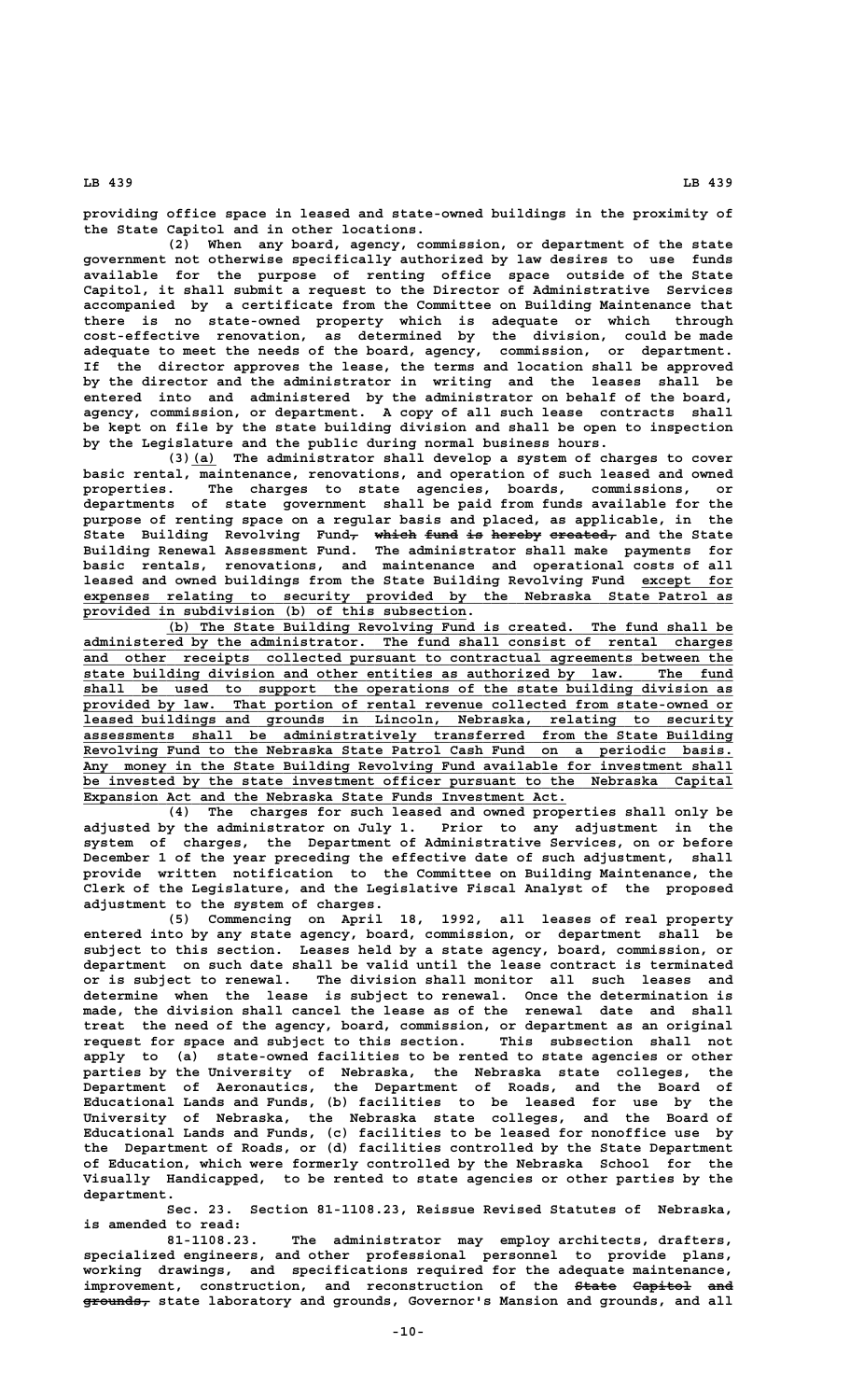**other buildings and lands owned or leased by the State of Nebraska and under the administrator's control and may employ secretarial and administrative personnel necessary to carry out this section.**

**Sec. 24. Section 81-1108.31, Reissue Revised Statutes of Nebraska, is amended to read:**

**81-1108.31. Whenever any improvement district for the opening, widening, or otherwise improving Fifteenth Street in the city of Lincoln, \_ Nebraska, which connects, adjoins, and is adjacent to the State Capitol and the University of Nebraska, is created by the Mayor and the City Council of the city of Lincoln, Nebraska, the President of the Board of Regents of the ————————————— \_\_\_\_\_\_\_\_\_\_\_\_\_\_\_\_\_\_\_\_\_\_\_\_\_\_\_\_ University of Nebraska and the administrator State Capitol Administrator are hereby authorized to sign petitions for the creation of an improvement district including that portion of Fifteenth Street in Lincoln, Nebraska, leading from the State Capitol to the university campus. This is for no other purpose than to form a plan and program, with the gathering of data and cost** for the improvement of said that portion of Fifteenth Street. Such plan shall **be submitted to a subsequent Legislature for its approval or rejection before any liability whatsoever for the consummation of such plan shall be fixed or made. Neither the Board of Regents of the University of Nebraska nor the administrator shall expend any money, nor shall the provisions of this section be construed to authorize the expenditure of any public funds whatsoever, except for the preliminary survey incident to the formation of such improvement plans, until the same shall have been authorized by a specific appropriation of the Legislature for the purpose based on the tentative plans** so formulated and submitted to the Legislature as above contemplated in this  **section. \_\_\_\_\_\_\_**

> **Sec. 25. Section 81-1108.32, Reissue Revised Statutes of Nebraska, is amended to read:**

**81-1108.32. The Nebraska Capitol Commission is hereby created. The commission shall consist of the Governor, the Speaker of the Legislature, the**  $C$ **hief Justice of the Supreme** State Court Administrator, the dean of the College of Architecture at the University of Nebraska-Lincoln, the Director of  **\_\_\_\_\_\_\_\_\_\_\_\_\_\_\_\_\_\_\_\_\_\_\_\_\_\_\_\_\_\_\_\_\_\_\_\_\_\_\_\_ the Nebraska State Historical Society, and three other residents of Nebraska appointed by the Governor. One appointive member shall be appointed from each congressional district. The terms of the appointive members shall be staggered so that one term expires on March 1, 1994, one term expires on March 1, 1995, and one term expires on March 1, 1996. As the terms of the appointive members expire, the Governor shall, on or before March 1 of each year, appoint or reappoint a member of the commission for a term of three years to succeed the member whose term expires. Any member appointed after March 1 shall serve for the remaining portion of the three-year term.**

**The Governor shall serve as the chairperson of the Nebraska Capitol Commission, and the Director of Administrative Services State Capitol ———————— —— —————————————— ———————— \_\_\_\_\_\_\_\_\_\_\_\_\_\_\_ \_\_\_\_\_\_\_\_\_\_\_\_\_ Administrator or his or her representative shall serve as the nonvoting secretary of the commission. The members of such commission shall be reimbursed for their actual and necessary expenses while away from home engaged in the performance of their duties as members of the commission as provided in sections 81-1174 to 81-1177.**

**Sec. 26. Section 81-1108.38, Reissue Revised Statutes of Nebraska, is amended to read:**

 **\_\_\_ 81-1108.38. (1) It shall be the duty of the Nebraska Capitol** Commission to provide advice to the <del>Department of Administrative Services</del>  **\_\_\_\_\_\_\_\_\_\_\_\_\_\_\_\_\_\_\_\_\_\_\_\_\_\_\_\_\_\_\_\_\_\_\_\_\_\_\_\_\_ Office of the Nebraska Capitol Commission in carrying out this section. The**  $\frac{1}{1}$  department office shall  $\{1\}$  establish policies and guidelines for the proper conservation, restoration, and enhancement of the State Capitol and its  $f$ urnishings<sub>r</sub>  $(2)$   $(a)$  establish policies and guidelines for the implementation **of the approved Capitol Landscape Restoration Master Plan on and around the** capitol grounds, and site development in and around the State Capitol and all other state-owned property located within the Nebraska State Capitol Environs  $\overrightarrow{B}$  **bistrict,** (3) (b) participate with the commission created pursuant to section  **\_\_\_\_\_\_\_\_\_\_\_\_\_\_\_\_\_\_\_\_\_\_\_\_\_\_\_\_\_\_\_\_\_\_\_\_\_\_\_\_\_\_\_\_\_\_\_\_\_\_\_\_\_\_\_\_\_\_\_\_\_\_\_\_\_\_\_\_ 90-306 to (i) formulate a landscape restoration plan for all other state-owned \_\_\_\_\_\_\_\_\_\_\_\_\_\_\_\_\_\_\_\_\_\_\_\_\_\_\_\_\_\_\_\_\_\_\_\_\_\_\_\_\_\_\_\_\_\_\_\_\_\_\_\_\_\_\_\_\_\_\_\_\_\_\_\_\_\_\_\_\_\_\_\_\_\_\_\_\_\_ property within the Nebraska State Capitol Environs District and (ii) conserve, protect, and enhance the environs and vistas of the State Capitol, (4) establish policies and guidelines for use of the State Capitol's ——— ————————— ———————— ——— —————————— ——— ——— —— ——— ————— ————————** preservation and adaptive-use spaces including the adoption of a document of  $\frac{1}{\text{standards}}$  and  $\left(-\frac{1}{\text{total}}\right)$  review the proposed construction and repairs of buildings for state use in and around the State Capitol and all other  **\_\_\_\_\_\_\_\_\_\_\_\_\_\_\_\_\_\_\_\_\_\_\_\_\_\_\_\_\_\_\_\_\_\_\_\_\_\_\_\_\_\_\_\_\_\_\_\_\_\_\_\_\_\_\_\_\_\_\_\_\_\_\_\_\_\_\_\_\_\_\_\_\_\_\_\_\_\_ state-owned property located within the Nebraska State Capitol Environs District. The Department of Administrative Services office, with the advice \_\_\_\_\_\_\_\_ —————————— —— —————————————— ———————— \_\_\_\_\_\_ of the Nebraska Capitol Commission, may adopt and promulgate rules and** regulations to carry out this section subsection.

The landscaping required pursuant to subdivision (2) of this section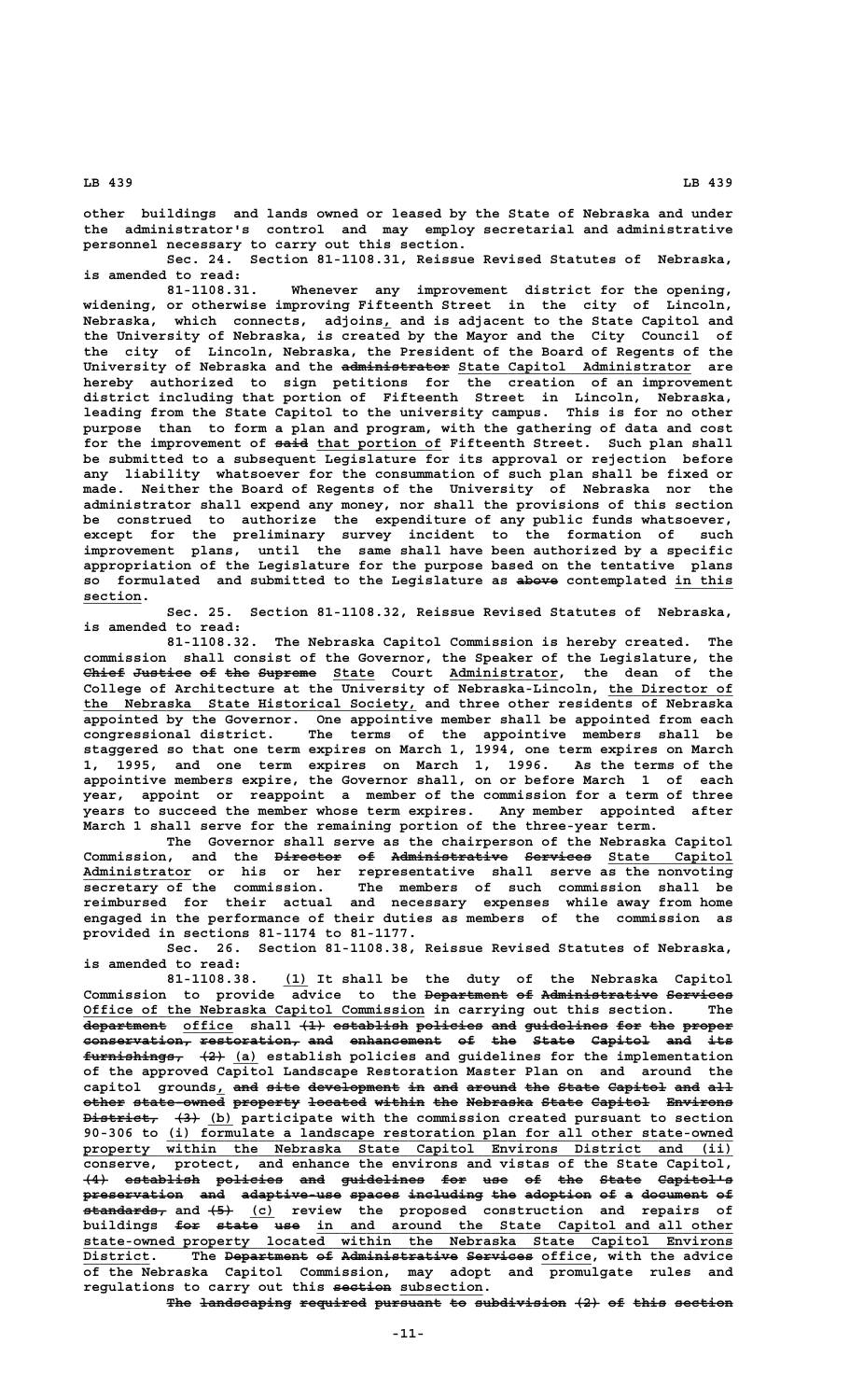**may begin as soon as practicable during the renovation of the capitol ——— ————— —— ———— —— ——————————— —————— ——— —————————— —— ——— —————— structure, and at least seventy percent of the landscaping design shall be —————————— ——— —— ————— ——————— ——————— —— ——— ——————————— —————— ————— —** completed by the completion of the Capitol Masonry Restoration Project begun in 1998. Implementation of the landscaping shall be coordinated with the progress of work on the Capitol Masonry Restoration Project. On August 28, **1999, the Department of Administrative Services may begin contracting for the ————— ——— —————————— —— —————————————— ———————— ——— ————— ——————————— ——— ——** technical specifications and fabrication of fountains that will be placed in the center of each courtyard of the State Capitol. The Nebraska Capitol Commission shall consult the original design specification of the fountains during the planning and construction phase.

(2) The commission shall hold meetings at least twice a year from <del>1999 through 2010 and at least annually after 2010</del> on a quarterly basis or as  **\_\_\_\_\_\_ needed. The commission shall meet at least annually with the Nebraska State Capitol Environs Commission to discuss and coordinate projects that may impact ——————————— the capitol and its surrounding environs. The meeting with the Nebraska State Capitol Environs Commission may be held in conjunction with one of the** meetings of the Nebraska Capitol Commission required by this section subsection.

 **\_\_\_ (3) In addition to any other rights and powers conferred upon the** commission, it shall monitor and advise the **administrator** State Building  **\_\_\_\_\_\_\_\_\_\_\_\_\_ Administrator in exercising the power of eminent domain on behalf of the state for the purpose of acquiring sites or buildings for state use. The administrator may for such purpose take, hold, and condemn for the state any and all necessary property. The procedure to condemn property shall be exercised in the manner set forth in sections 76-701 to 76-726.**

**Sec. 27. Section 81-1108.50, Reissue Revised Statutes of Nebraska, is amended to read:**

**81-1108.50. The state building division within the Department of ————— ———————— ———————— —————— ——— —————————— —— Administrative Services Office of the Nebraska Capitol Commission shall —————————————— ———————— \_\_\_\_\_\_\_\_\_\_\_\_\_\_\_\_\_\_\_\_\_\_\_\_\_\_\_\_\_\_\_\_\_\_\_\_\_\_\_\_\_\_\_\_\_\_ identify all furniture originally purchased for the State Capitol. The ———————— \_\_\_\_\_\_ division office shall review the inventories and physical spaces of all agencies, boards, and commissions of the legislative, executive, and judicial branches to locate each item. From the items identified and located, the**  $\frac{div}{i}$ sion office shall establish a classification system identifying each item **by style, type, and condition.**

**Sec. 28. Section 81-1108.51 Reissue Revised Statutes of Nebraska, is amended to read:**

81-1108.51. The state building division Office of the Nebraska  **\_\_\_\_\_\_\_\_\_\_\_\_\_\_\_\_\_\_\_ Capitol Commission shall establish and maintain an inventory of all original furniture including, but not limited to, its style, type, condition, location, and assignment.**

**Sec. 29. Section 81-1108.52, Reissue Revised Statutes of Nebraska, is amended to read:**

**81-1108.52. All agencies, boards, and commissions are directed to return all original capitol furniture to the State Capitol upon written notice** by the <del>Director</del> of Administrative Services State Capitol Administrator. Such furniture shall be surplused to the state building division Office of the  **\_\_\_\_\_\_\_\_\_\_\_\_\_\_\_\_\_\_\_\_\_\_\_\_\_\_\_ Nebraska Capitol Commission at no cost.**

**Sec. 30. Section 81-1108.53, Reissue Revised Statutes of Nebraska, is amended to read:**

**81-1108.53. All original capitol furniture shall be repaired and** maintained by the <del>state building division</del> Office of the Nebraska Capitol  **\_\_\_\_\_\_\_\_\_\_ Commission and shall be made available to occupants of the State Capitol. Assignment of original furniture shall be made at the discretion of the Director of Administrative Services State Capitol Administrator. The original ———————— —— —————————————— ———————— \_\_\_\_\_\_\_\_\_\_\_\_\_\_\_\_\_\_\_\_\_\_\_\_\_\_\_ furniture shall remain in the State Capitol at all times. Any agency that is relocated from the State Capitol shall make other provision for its furniture needs, and original furniture currently being used by such agency shall be** eligible for reassignment by the <del>Director</del> of Administrative Services  **administrator. \_\_\_\_\_\_\_\_\_\_\_\_\_**

**Sec. 31. Section 81-2004, Reissue Revised Statutes of Nebraska, is amended to read:**

**81-2004. The Nebraska State Patrol, its subordinate officers such as lieutenant colonel, majors, captains, lieutenants, sergeants, corporals, patrolmen, and other employees shall be used primarily for the enforcement of the traffic and motor vehicle laws of the State of Nebraska and the handling of traffic within the state, except:**

**(1) The Superintendent of Law Enforcement and Public Safety, with the approval of the Governor, may designate such personnel of the Nebraska State Patrol to qualify and act as his or her deputies or investigators to assist him or her in the enforcement of the laws of the state relating to felonies, and the superintendent shall designate and train fifteen**